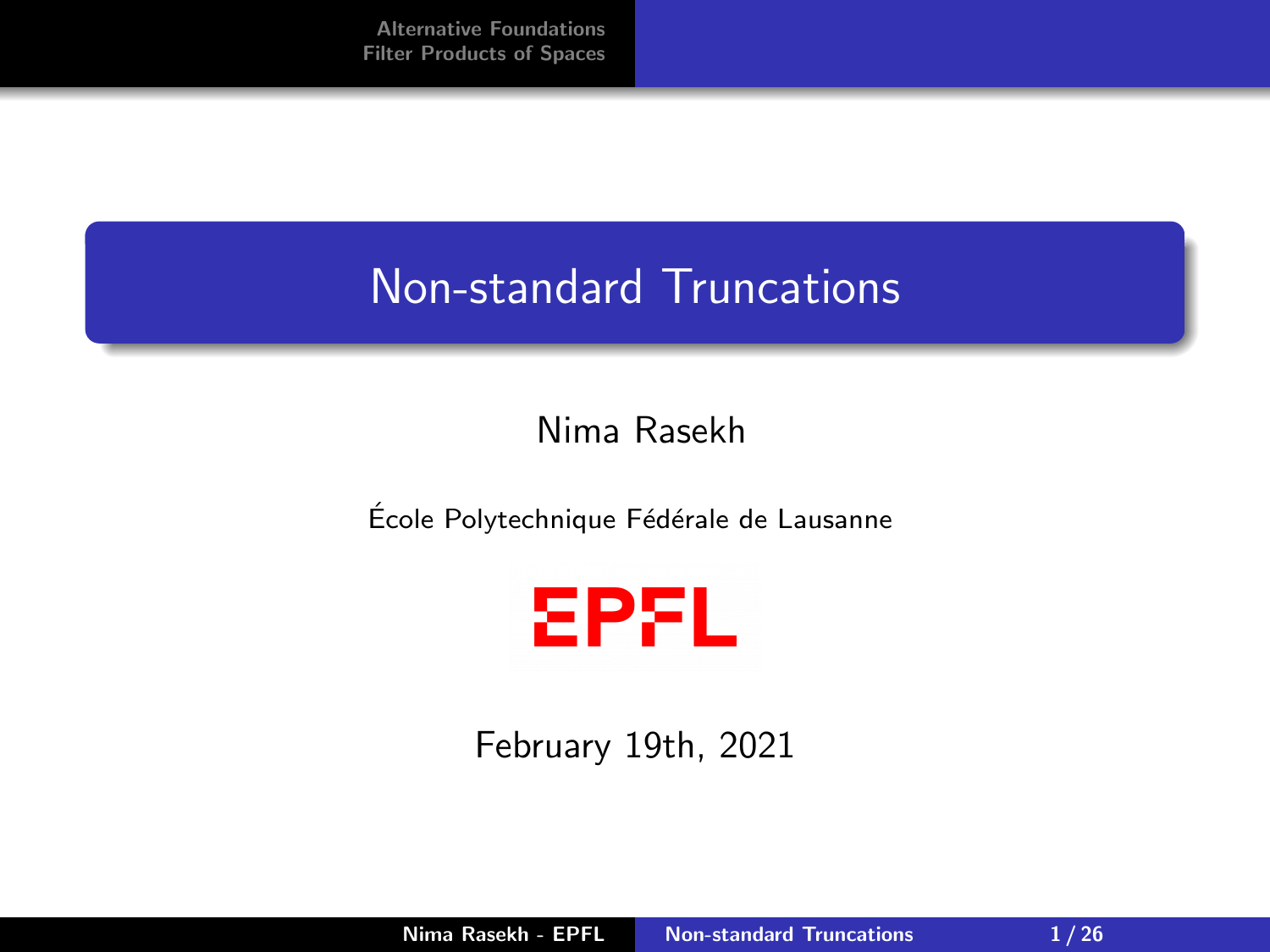[Why Alternative Foundation?](#page-3-0) **[Filter Products](#page-5-0)** [Studying Natural Numbers](#page-11-0)

# <span id="page-1-0"></span>Algebraic Topology is great, but ...

Here are the axioms of this talk:

- Homotopy theory is fascinating!
- Spaces and Algebraic Topology are great!
- Homotopy groups are worth computing!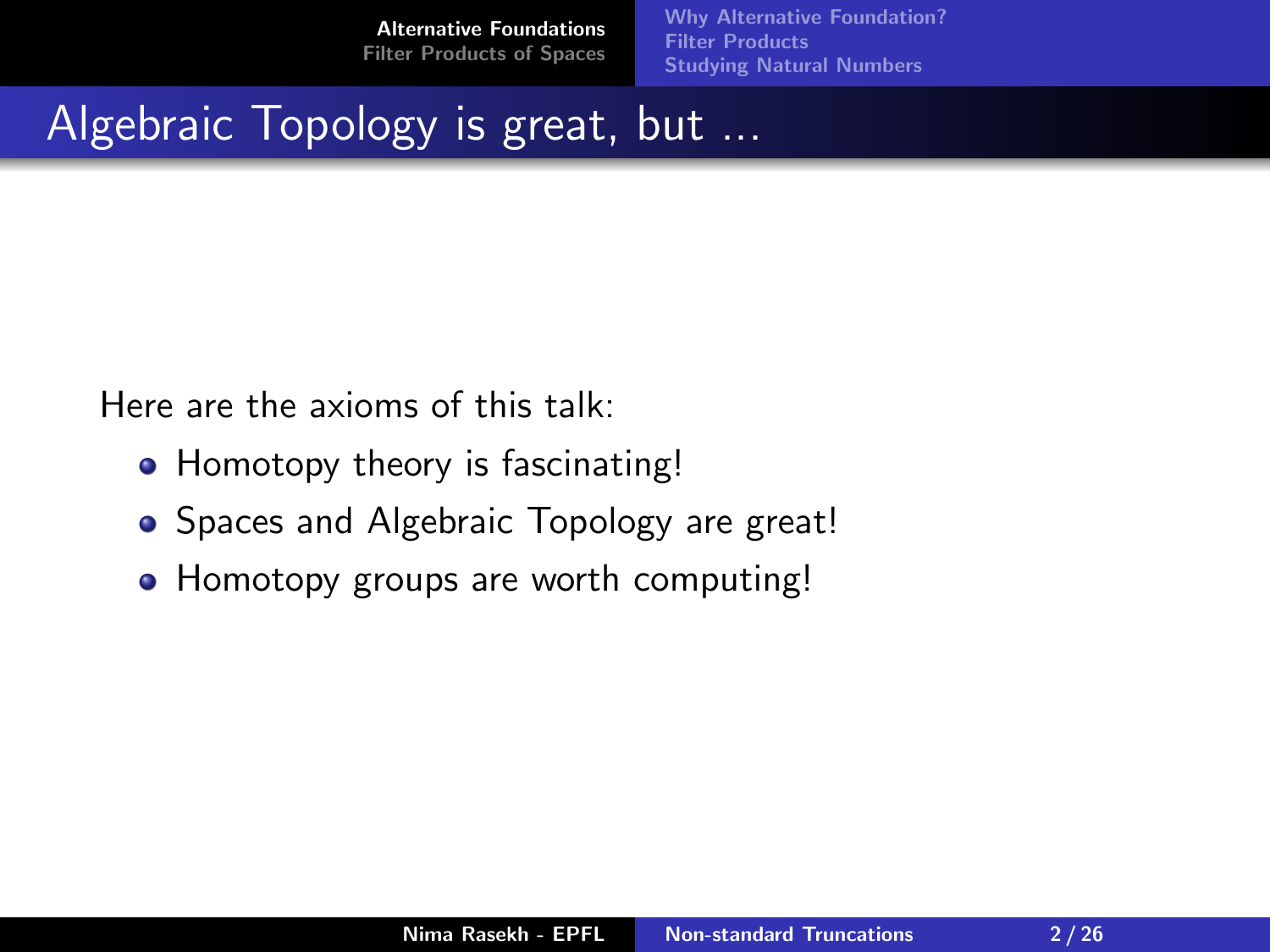[Why Alternative Foundation?](#page-3-0) **[Filter Products](#page-5-0)** [Studying Natural Numbers](#page-11-0)

### it relies on set theory!

Algebraic topology is developed in the context of **sets**, meaning:

- A topological space is a **set** with a topology.
- **2** A Kan complex is a simplicial **set** that satisfies a lifting condition.

More precisely: The sub-category of **discrete objects** is equivalent to sets. This causes issues!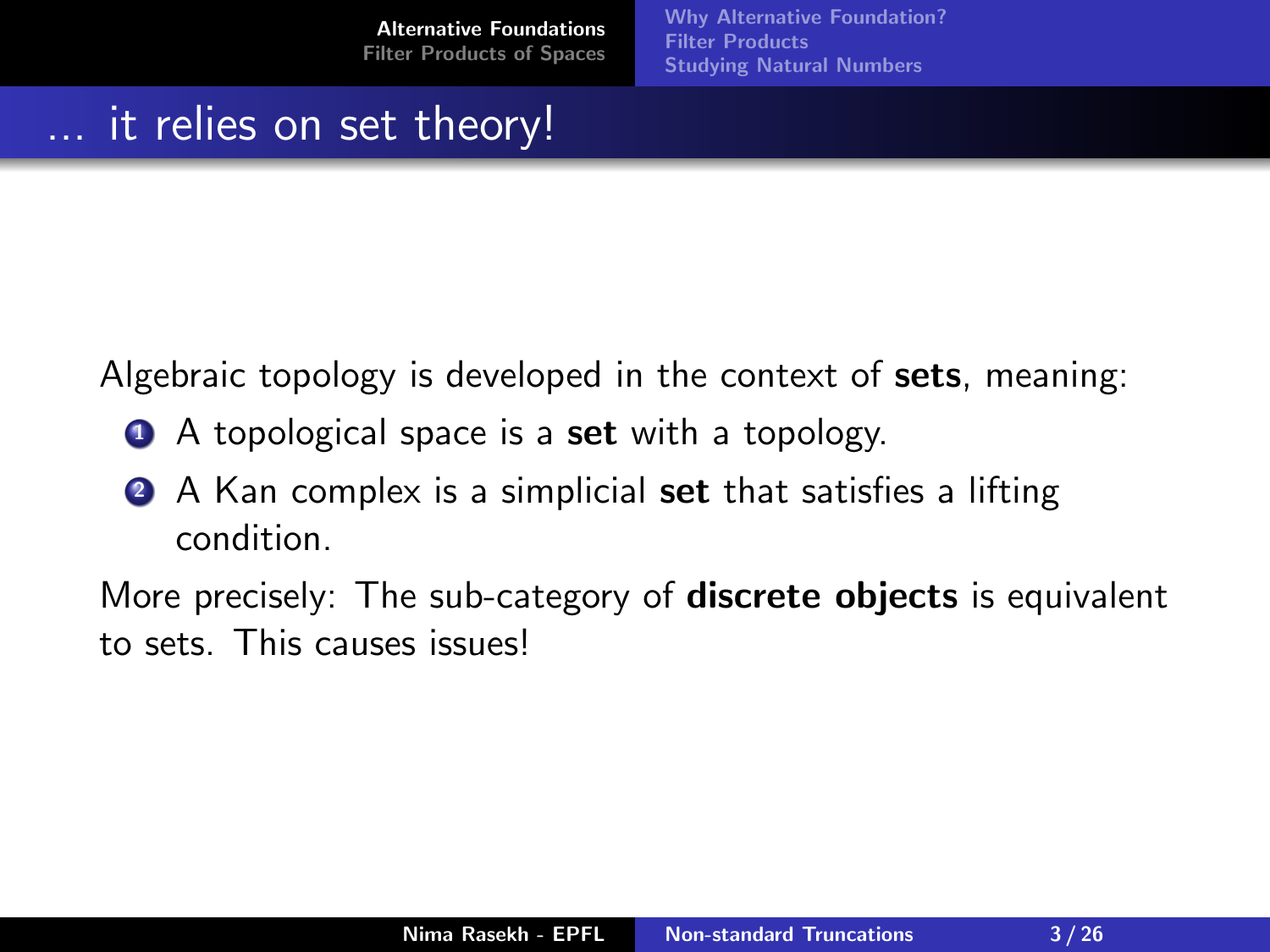[Why Alternative Foundation?](#page-3-0) [Filter Products](#page-5-0) [Studying Natural Numbers](#page-11-0)

## <span id="page-3-0"></span>Set Based Natural numbers!

We define *spheres* using an inductive process:

$$
\bullet \ \ S^{-1} = \emptyset
$$

$$
\bullet \ \ S^n = \Sigma S^{n-1}.
$$

Using this argument we can define the spheres  $S<sup>n</sup>$  for  $n \in \{0, 1, 2, ...\}$ . Then using spheres we can define **homotopy** groups and truncation levels.

Our choice of natural number is restricted to the set of natural numbers  $N = \{0, 1, 2, ...\}$ .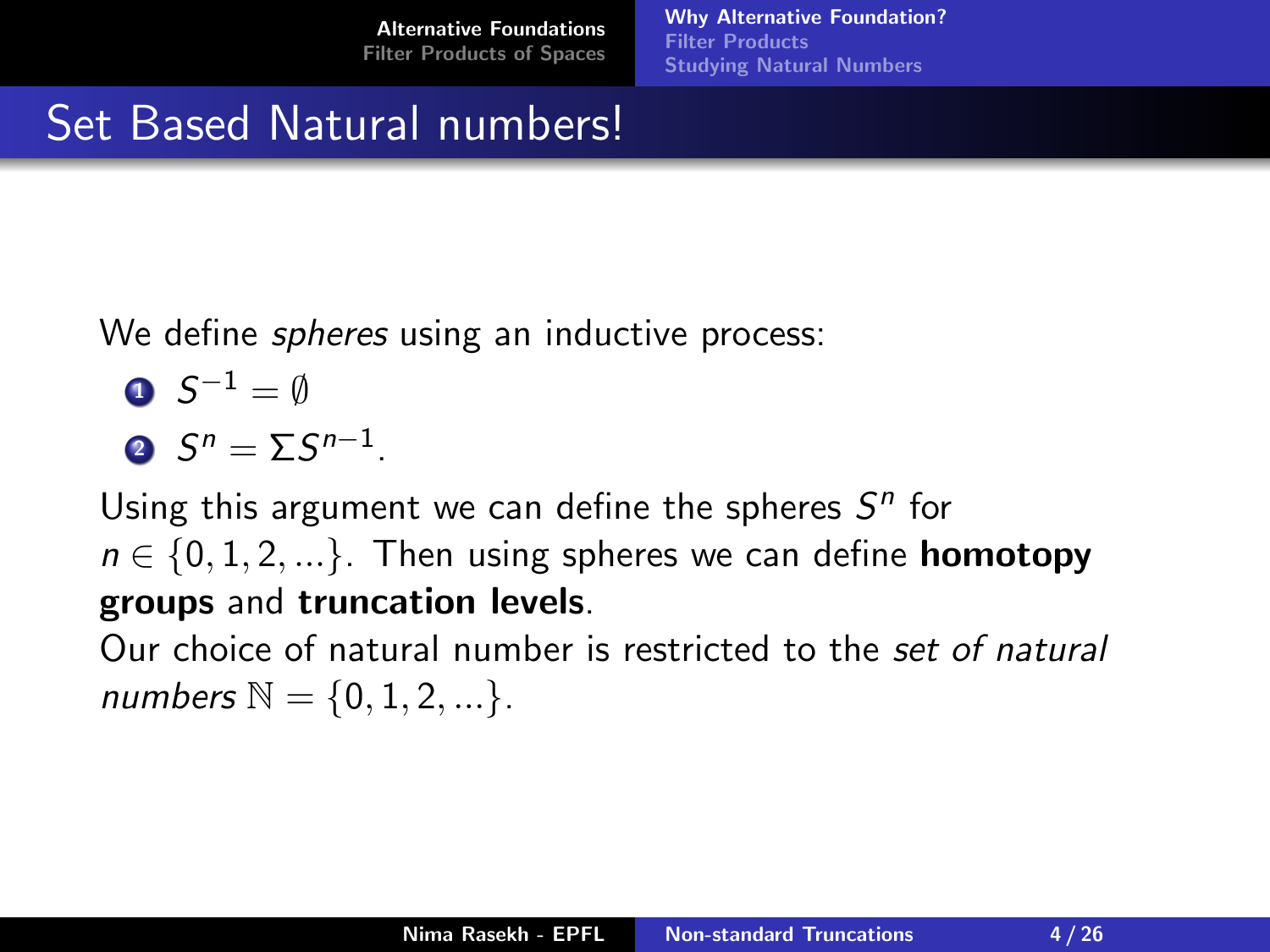[Why Alternative Foundation?](#page-3-0) [Filter Products](#page-5-0) [Studying Natural Numbers](#page-11-0)

## Alternative foundations

- Want to develop algebraic topology in a setting other than the category of sets.
- We focus on one example: **filter products**.
- **•** Needs filters.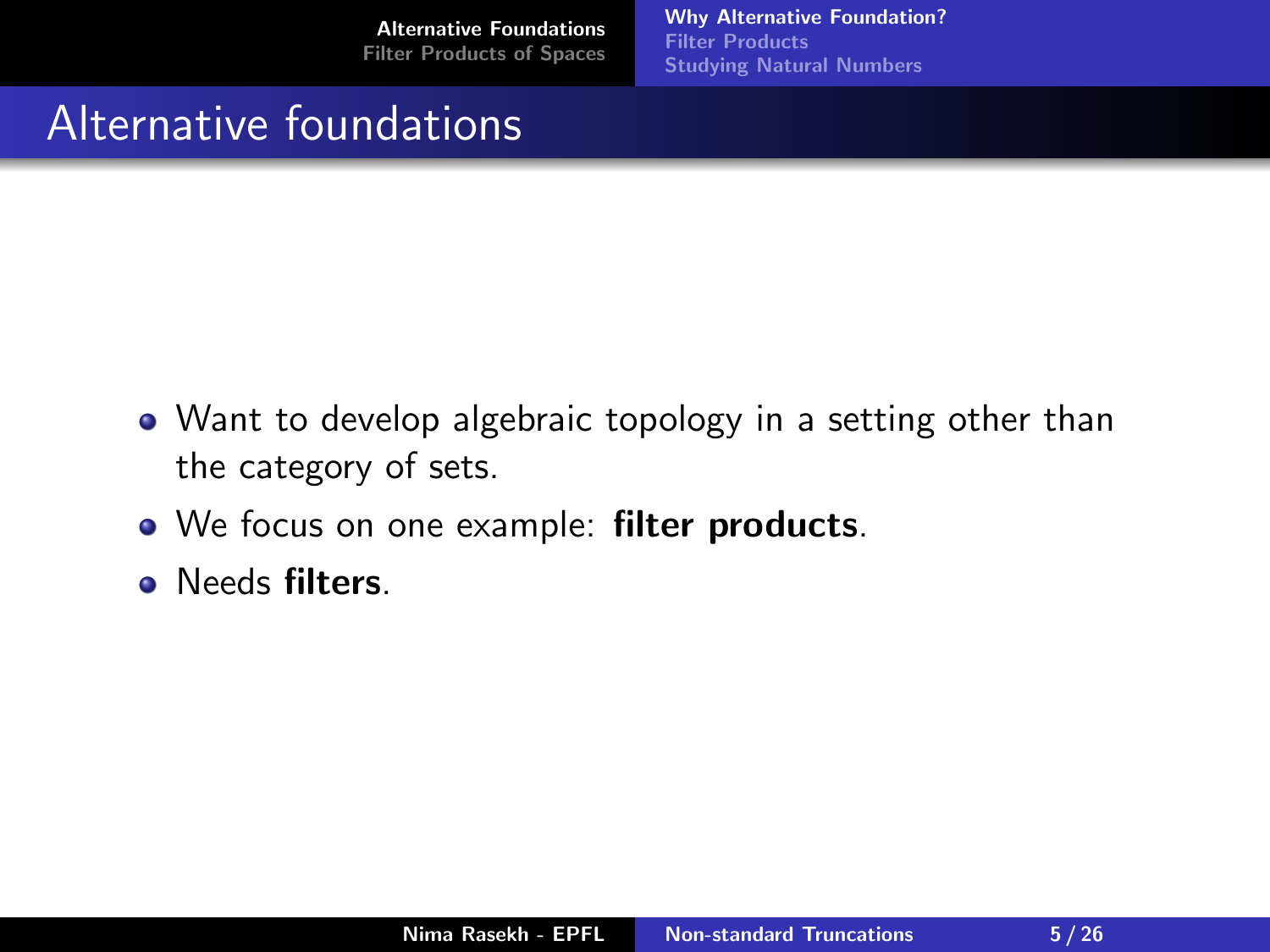<span id="page-5-0"></span>Let I be a set. A a filter should be thought of a collection of "*large*" subsets of *I*.

#### Definition

A subset  $\mathcal{F} \subseteq P(I)$  is called a **filter** if

- $\bigcirc$   $I \in \mathcal{F}$  (The total subset is large)
- **4**  $U, V \in \mathcal{F} \Rightarrow U \cap V \in \mathcal{F}$  (finite intersection of large subsets is large)
- $\bigcirc$   $U \in \mathcal{F}, U \subseteq V \Rightarrow V \in \mathcal{F}$  (supersets of large subsets are large)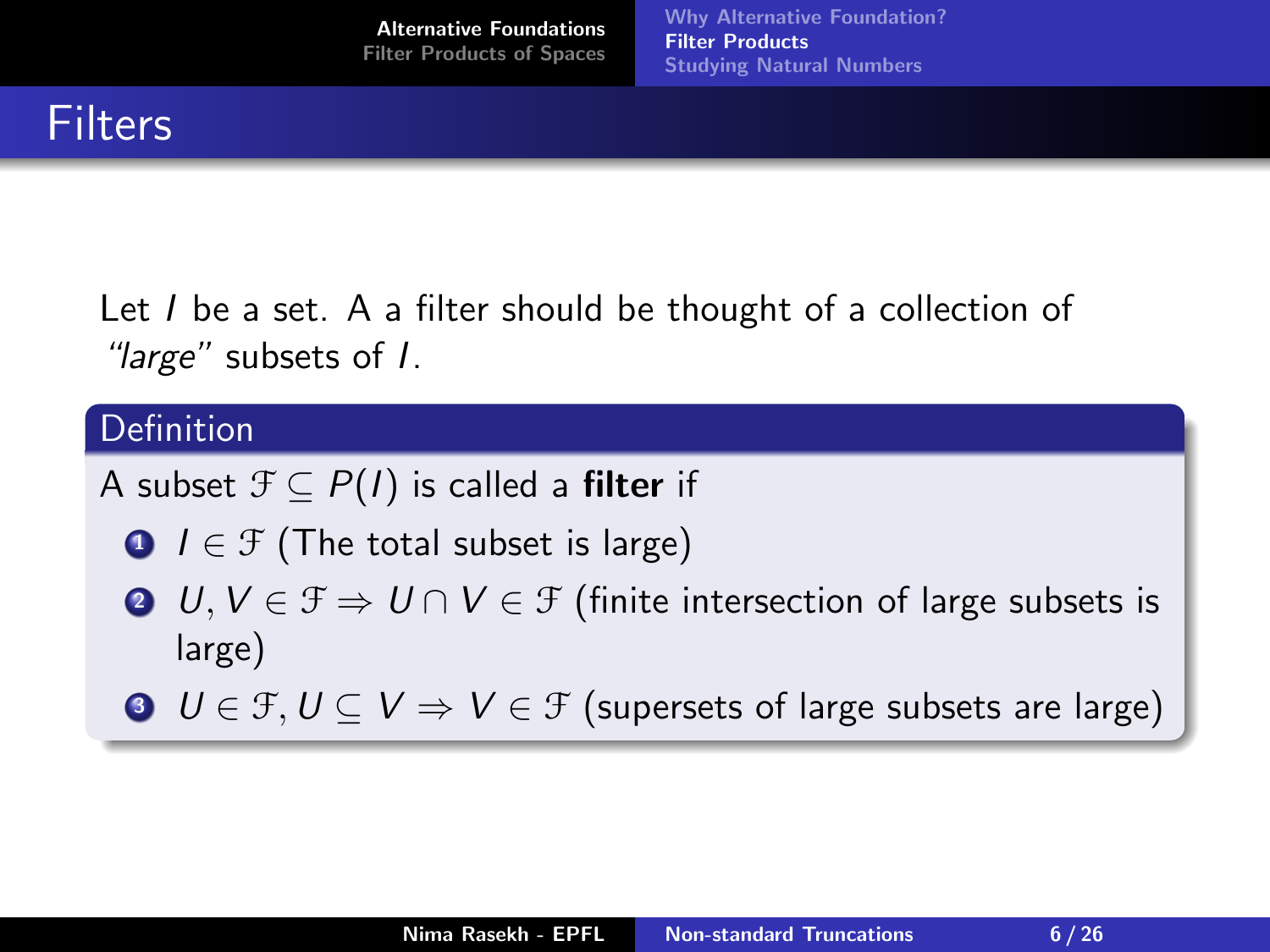## Filter Products

Let  ${\mathfrak{F}}$  be a filter on  $I.$  Define the category  $\prod_{\mathfrak{F}}\operatorname{\mathcal{S}et}$  as follows:

- **Objects:** Indexed sets  $(S_i)_{i \in I}$ .
- Morphisms: Partially indexed morphisms up to equality on large subsets.

$$
\begin{aligned} \operatorname{Hom}_{\prod_{\mathcal{F}}\operatorname{Set}}((S_i)_{i\in I},(\mathcal{T}_i)_{i\in I})&=\coprod_{J\in\mathcal{F}}\left(\prod_{i\in J}\operatorname{Hom}(S_i,\mathcal{T}_i)\right)/\sim\\ & (f_i)\sim (g_i)\Leftrightarrow \exists J\in\mathcal{F}(\forall i\in J(f_i=g_i))\end{aligned}
$$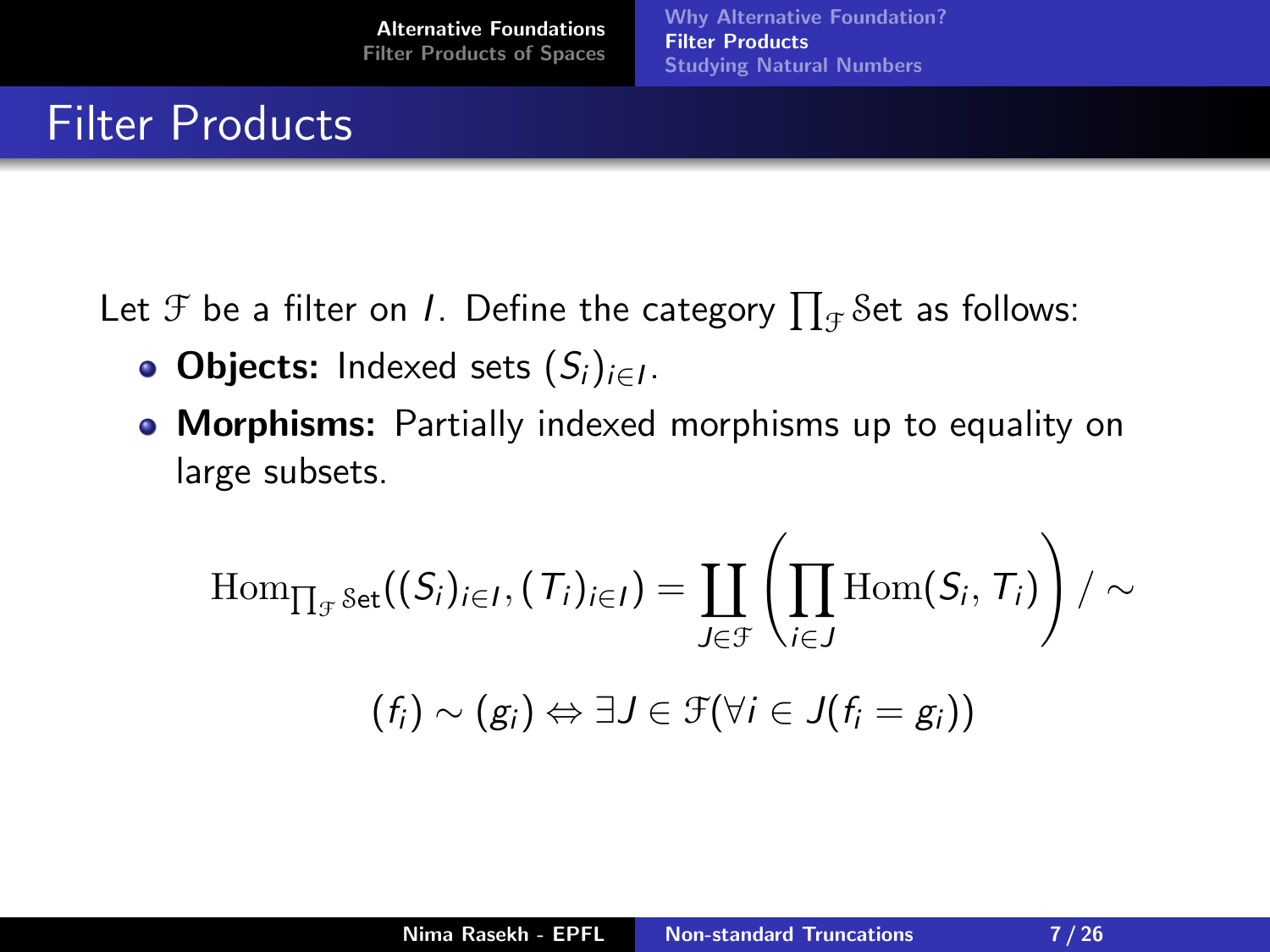[Why Alternative Foundation?](#page-3-0) [Filter Products](#page-5-0) [Studying Natural Numbers](#page-11-0)

## Filter Products Finitely Reasonable

The category  $\prod_{\mathcal{F}}\mathcal{S}$ et satisfies:

- It has finite limits and colimits: They are computed level-wise.
- It is locally Cartesian closed (internal mapping objects): Also computed level-wise.
- It has a natural number object: Given level-wise.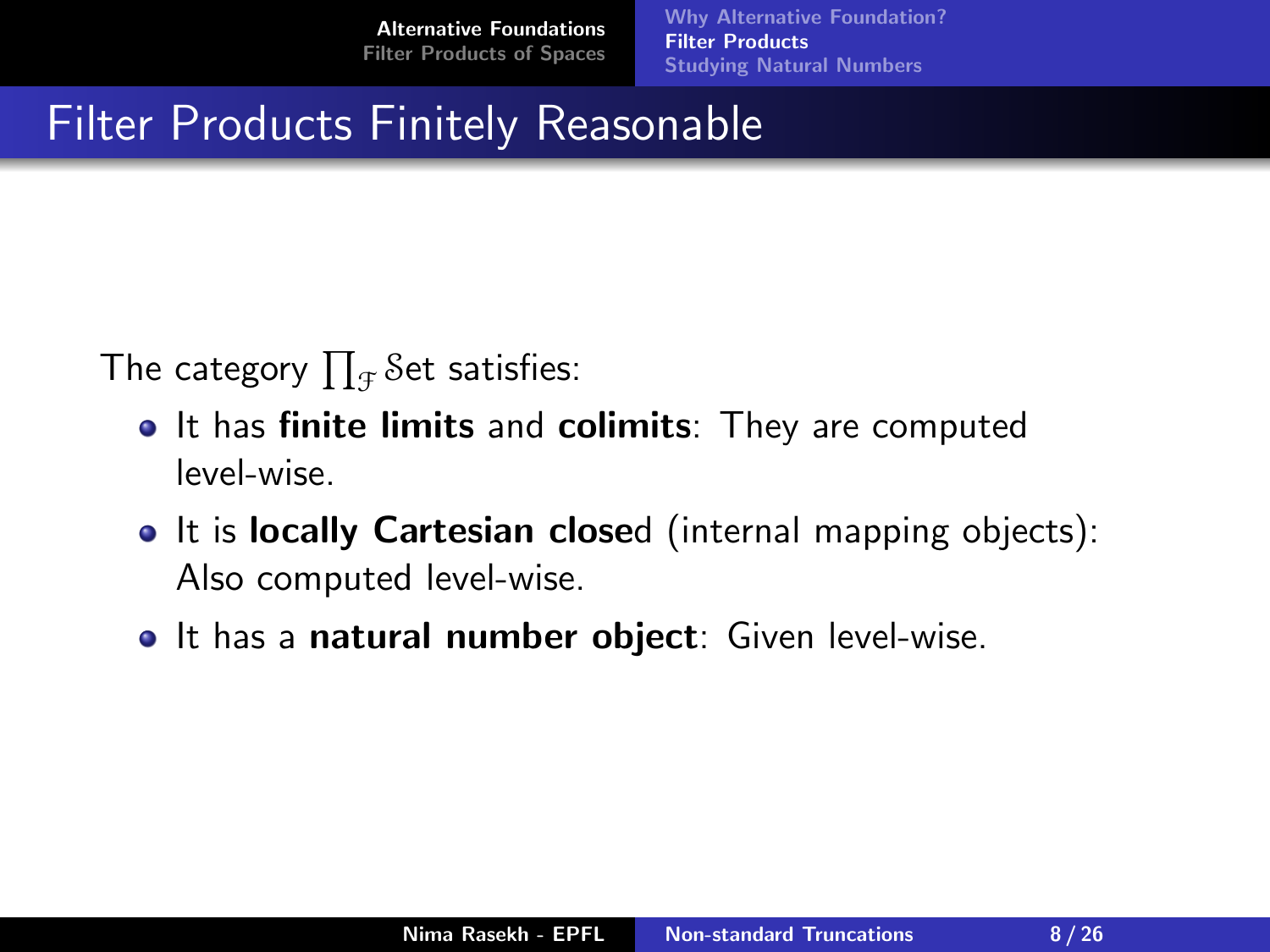# **Ultraproducts**

If  $U$  is a maximal non-trivial filter (also called **ultrafilter**) then the category  $\prod_{\mathcal{U}}\mathcal{S}$ et satisfies:

- **1** It is **Boolean**: The final object 1 has no non-trivial subobjects.
- **2** It is generated by the final object: Two morphisms  $f, g: X \to Y$  are equal if and only if  $f(x) = g(x)$  for all  $x \cdot 1 \rightarrow X$
- $\bullet$  If  $\mathfrak U$  is also **non-principal**, then  $\prod_{\mathfrak U}$  Set does not have infinite colimits.

So  $\prod_\mathcal{U}$ Set has relevant features of the category of sets, while not being equivalent to it, meaning we get an alternative foundation!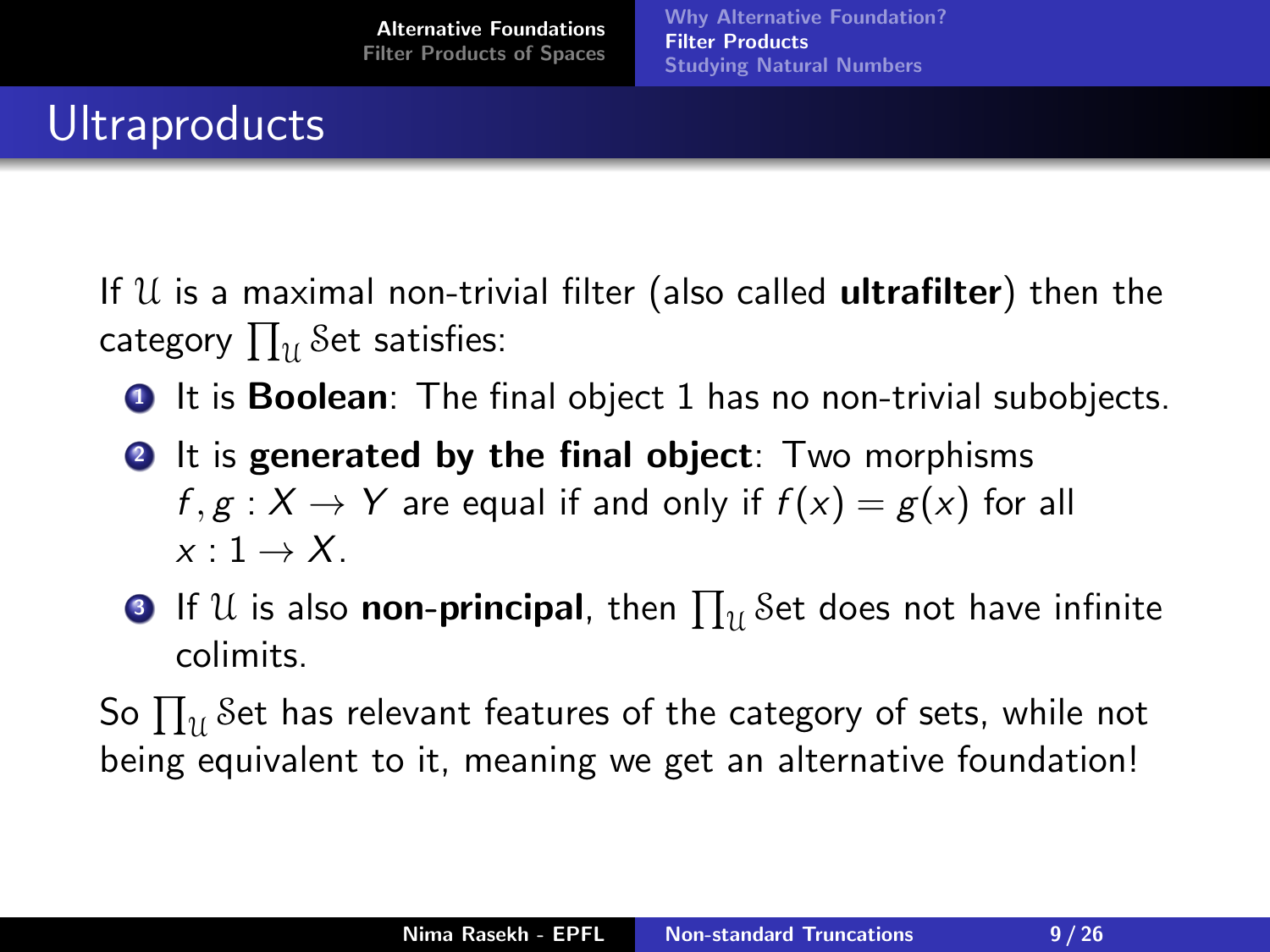[Why Alternative Foundation?](#page-3-0) [Filter Products](#page-5-0) [Studying Natural Numbers](#page-11-0)

## Examples of Filter products!

Let's focus on an example:

#### Example

- $\bullet$   $I = N$
- $\bullet$   $\mathcal{F}$  = cofinite subsets (*Frechet filter*)

 $F$  is not an *ultrafilter* (it doesn't include even or odd numbers), but is included in some ultrafilter.

We want to show that  $\prod_{\mathcal{F}}\mathcal{S}% (A)\neq\emptyset$ et has new natural numbers! That requires us understanding natural number objects in filter products.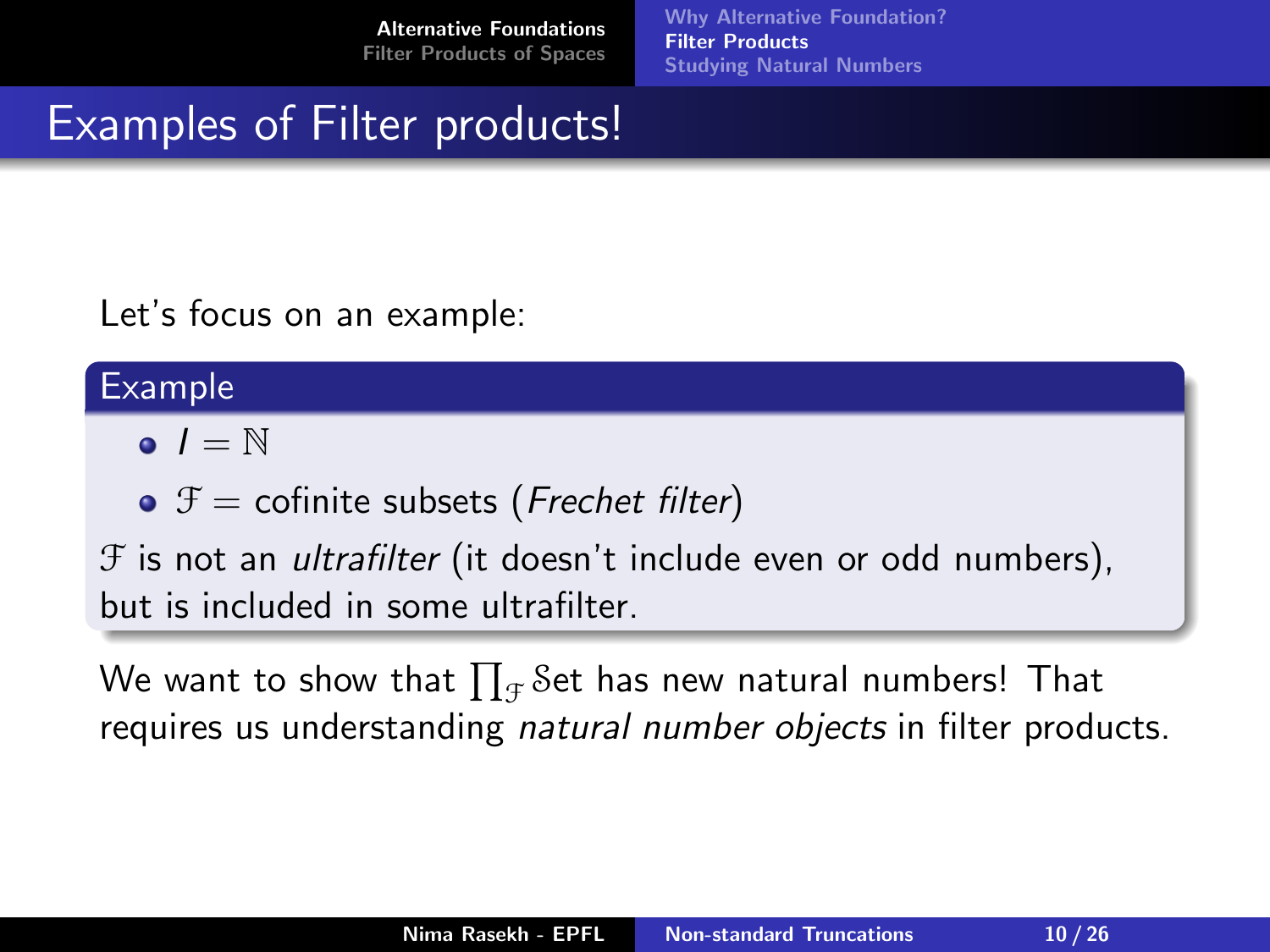[Why Alternative Foundation?](#page-3-0) [Filter Products](#page-5-0) [Studying Natural Numbers](#page-11-0)

Examples of Filter products! More details!

Let's be more detailed:  $\prod_{\mathcal{F}}\mathcal{S}% _{\mathcal{F}}$ et has

- Objects:  $(S_n)_{n \in \mathbb{N}}$
- Morphisms:  $f : (S_n)_{n \in \mathbb{N}} \to (T_n)_{n \in \mathbb{N}}$  is defined on a cofinite subset  $\Leftrightarrow \exists N \in \mathbb{N} (f_n : S_n \to T_n)_{n>N}$ .

$$
(f_n)_{n>N_1} \sim (g_n)_{n>N_2} \Leftrightarrow \exists N_3 \forall n > N_3 (f_n = g_n)
$$

We want to show that  $\prod_{\mathcal{F}}\operatorname{\mathcal{S}et}$  has weird natural numbers! <code>That</code> requires us understanding *natural number objects* in filter products.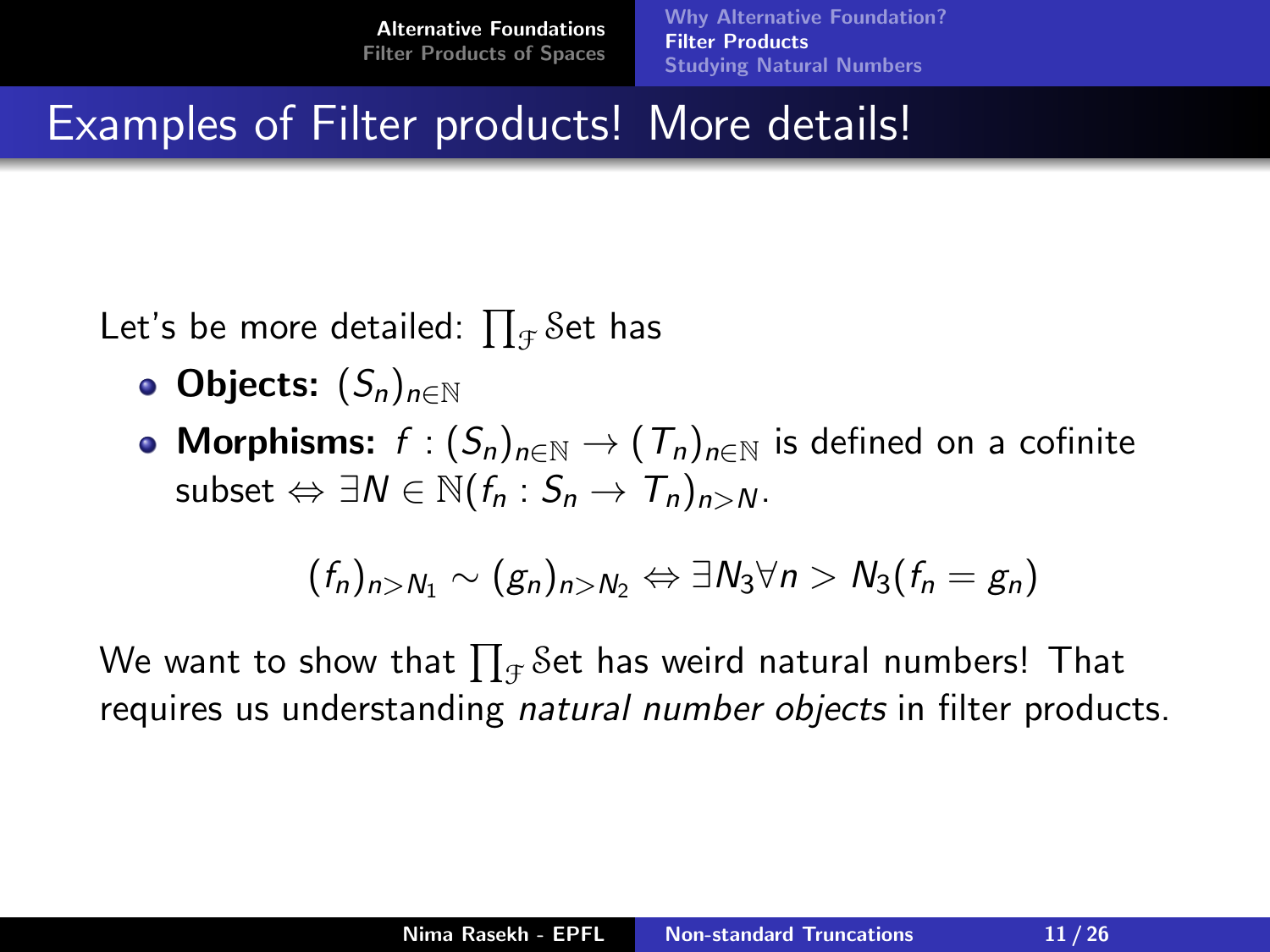[Why Alternative Foundation?](#page-3-0) [Filter Products](#page-5-0) [Studying Natural Numbers](#page-11-0)

## <span id="page-11-0"></span>Natural Numbers in Filter Quotients

Recall the *natural number object* in  $\prod_{\mathbb N}$  Set corresponds to the sequence of sets  $(\mathbb{N}, \mathbb{N}, \dots)$ .

#### **Definition**

A natural number is an element in  $\mathrm{Hom}_{\prod_{\mathcal{F}}\mathrm{Set}}((1),(\mathbb{N}))$ , meaning it is an equivalence class  $[(\{a_1\}, \{a_2\}, \{a_3\}, ...)$ , where two natural numbers are equal if they are "eventually equal".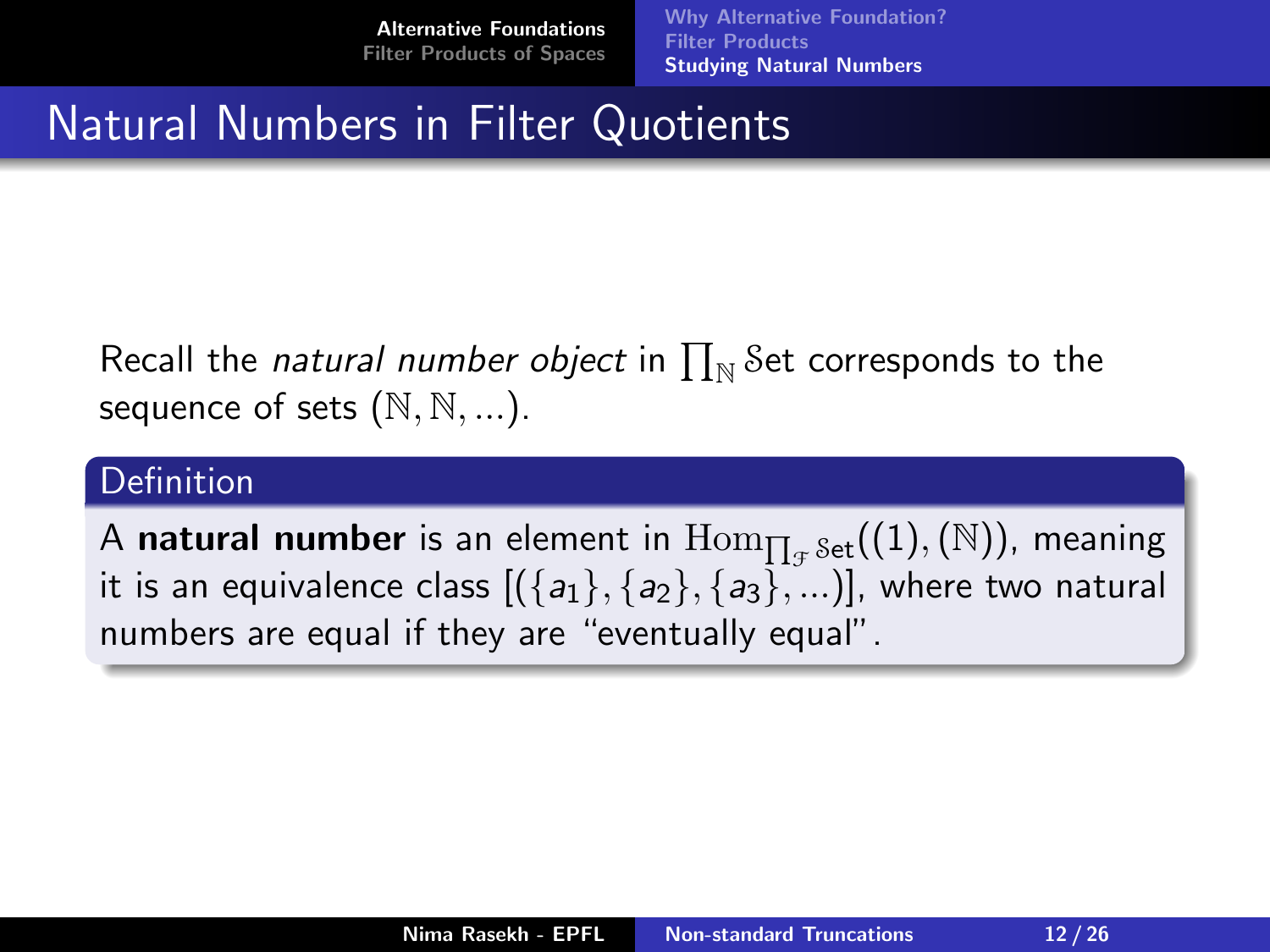[Why Alternative Foundation?](#page-3-0) **[Filter Products](#page-5-0)** [Studying Natural Numbers](#page-11-0)

## Standard Natural Numbers

Some natural numbers look very familiar:

- $\bullet$   $[(\{0\}, \{0\}, \{0\}, \{0\}, \{0\}, \ldots)]$
- $\bullet$  [({3}, {4}, {0}, {0}, {0}, ...)]
- $\bullet$   $[(\{1\}, \{2\}, \{1\}, \{2\}, \{1\}, \ldots)] =$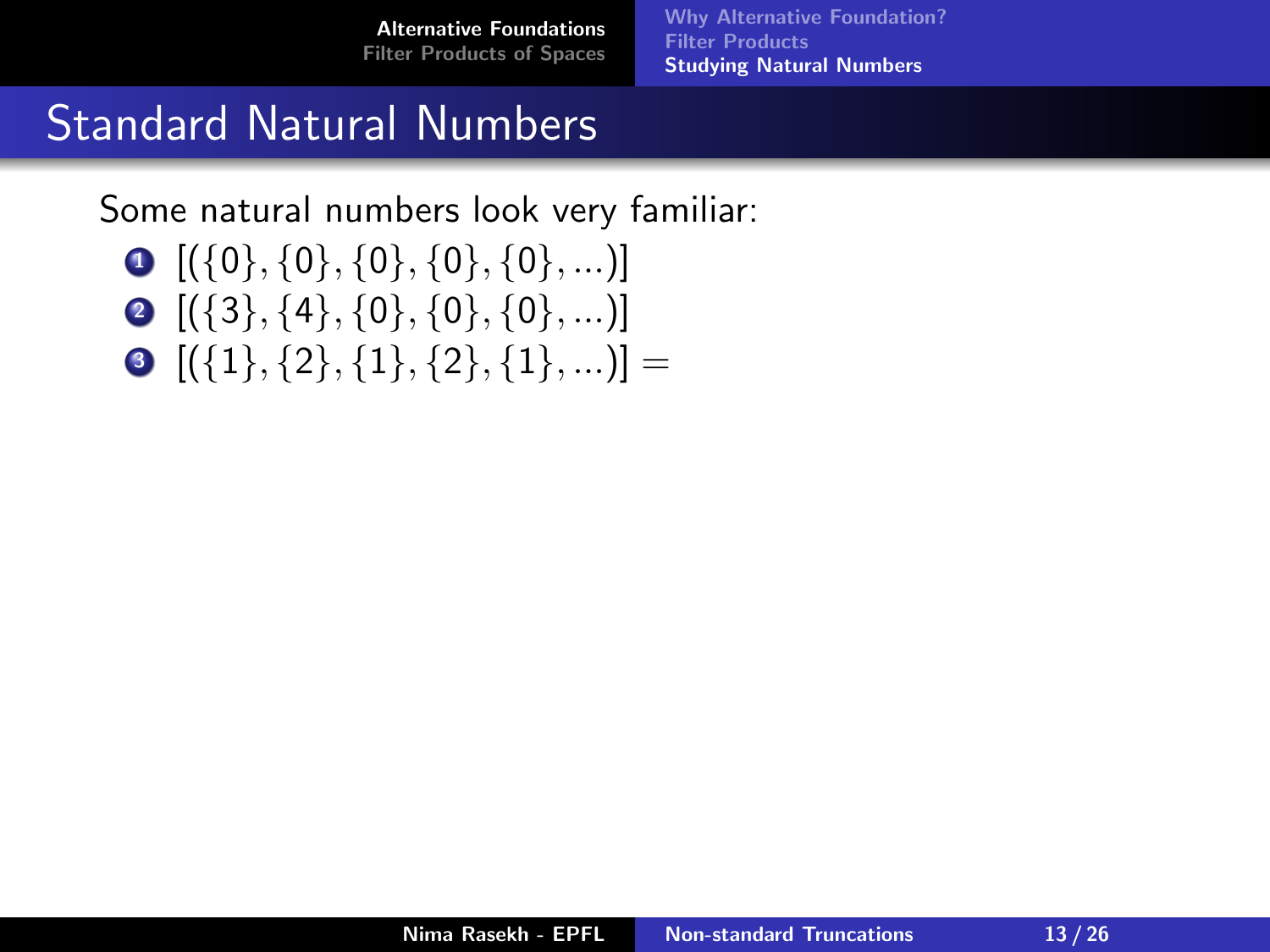[Why Alternative Foundation?](#page-3-0) **[Filter Products](#page-5-0)** [Studying Natural Numbers](#page-11-0)

## Standard Natural Numbers

Some natural numbers look very familiar:

 $\bullet$   $[(\{0\}, \{0\}, \{0\}, \{0\}, \{0\}, \ldots)]$  $\bullet$  [({3}, {4}, {0}, {0}, {0}, ...)]  $\bullet$   $[(\{1\}, \{2\}, \{1\}, \{2\}, \{1\}, \ldots)] =$  $[(\{1\}, \emptyset, \{1\}, \emptyset, \{1\}, \ldots)] \coprod [\emptyset, \{2\}, \emptyset, \{2\}, \emptyset, \ldots)]$  $(1, \emptyset, 1, ...) \longrightarrow (1, 1, 1, ...)$  $(1, 1, 1, ...)$   $\frac{\cdots}{(\{1\},\{1\},\{1\},...)}$   $(\mathbb{N}, \mathbb{N}, \mathbb{N}, ...)$ p  $({1},({2},({1},...))$  $(\emptyset, 1, \emptyset, ...) \longrightarrow (1, 1, 1, ...)$  $(1, 1, 1, ...)$   $\frac{1}{(\{2\}, \{2\}, \{2\}, ...)}$   $(\mathbb{N}, \mathbb{N}, \mathbb{N}, ...)$ p  $({1},({2},({1},...))$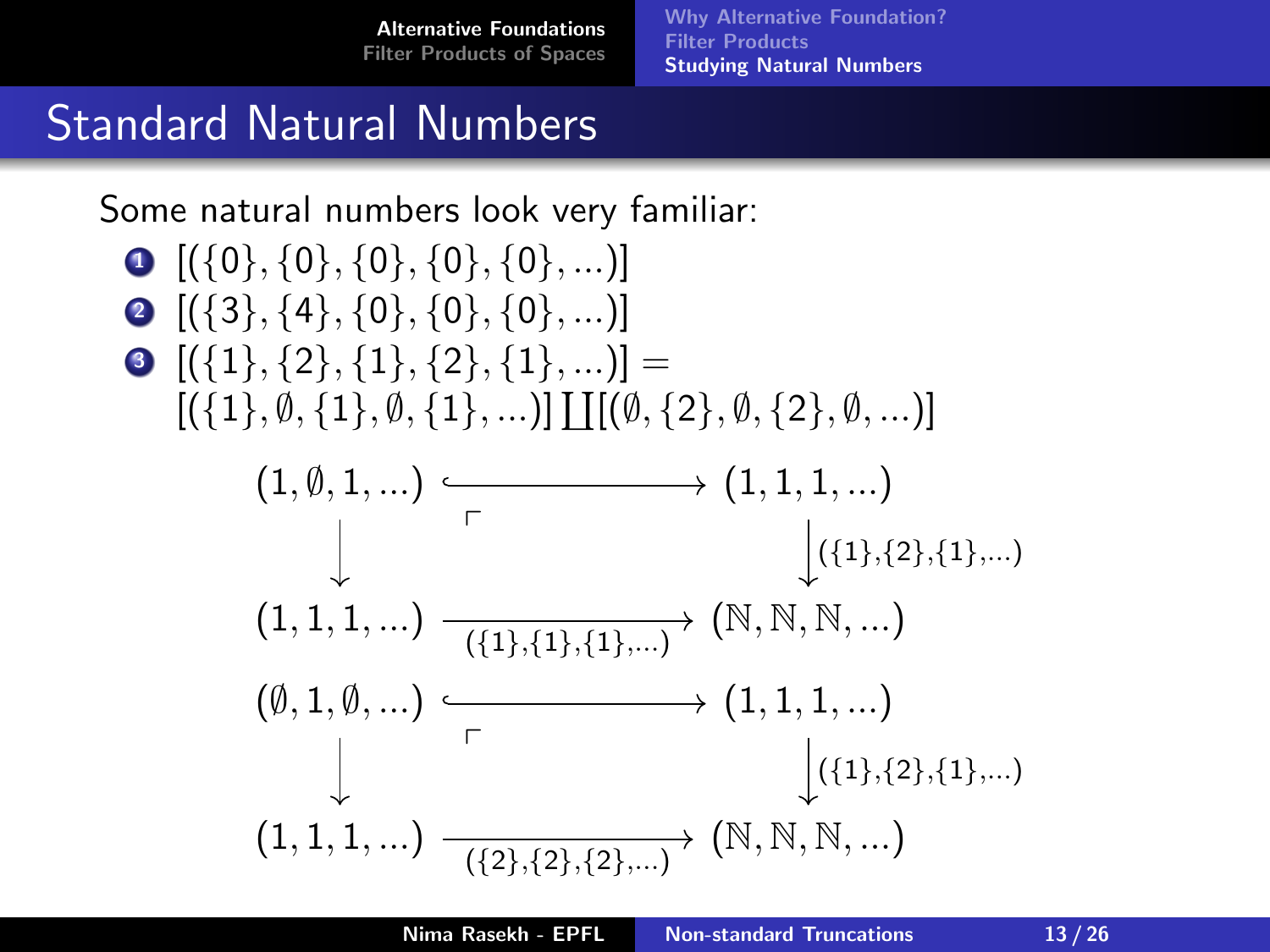[Why Alternative Foundation?](#page-3-0) [Filter Products](#page-5-0) [Studying Natural Numbers](#page-11-0)

## Some natural numbers are standard, ...

These natural numbers are known as standard, meaning we can cover them by **successor numbers**  $[(\{n\}, \{n\}, \{n\}, \{n\}, \{n\}, \{n\}, \ldots)].$ 

#### Lemma

If the countable coproduct of the final object exists then all natural numbers are standard, meaning the maps

$$
\{(\{n\},\{n\},\{n\},...): (1,1,1,...) \to (\mathbb{N},\mathbb{N},\mathbb{N},...)\}_{n \in \mathbb{N}}
$$

are jointly surjective.

For example, this holds in  $Set^{\mathbb{N}}$ . On the other side, we want to see examples of non-standard natural numbers in  $\prod_{\mathcal{F}}\operatorname{Set}.$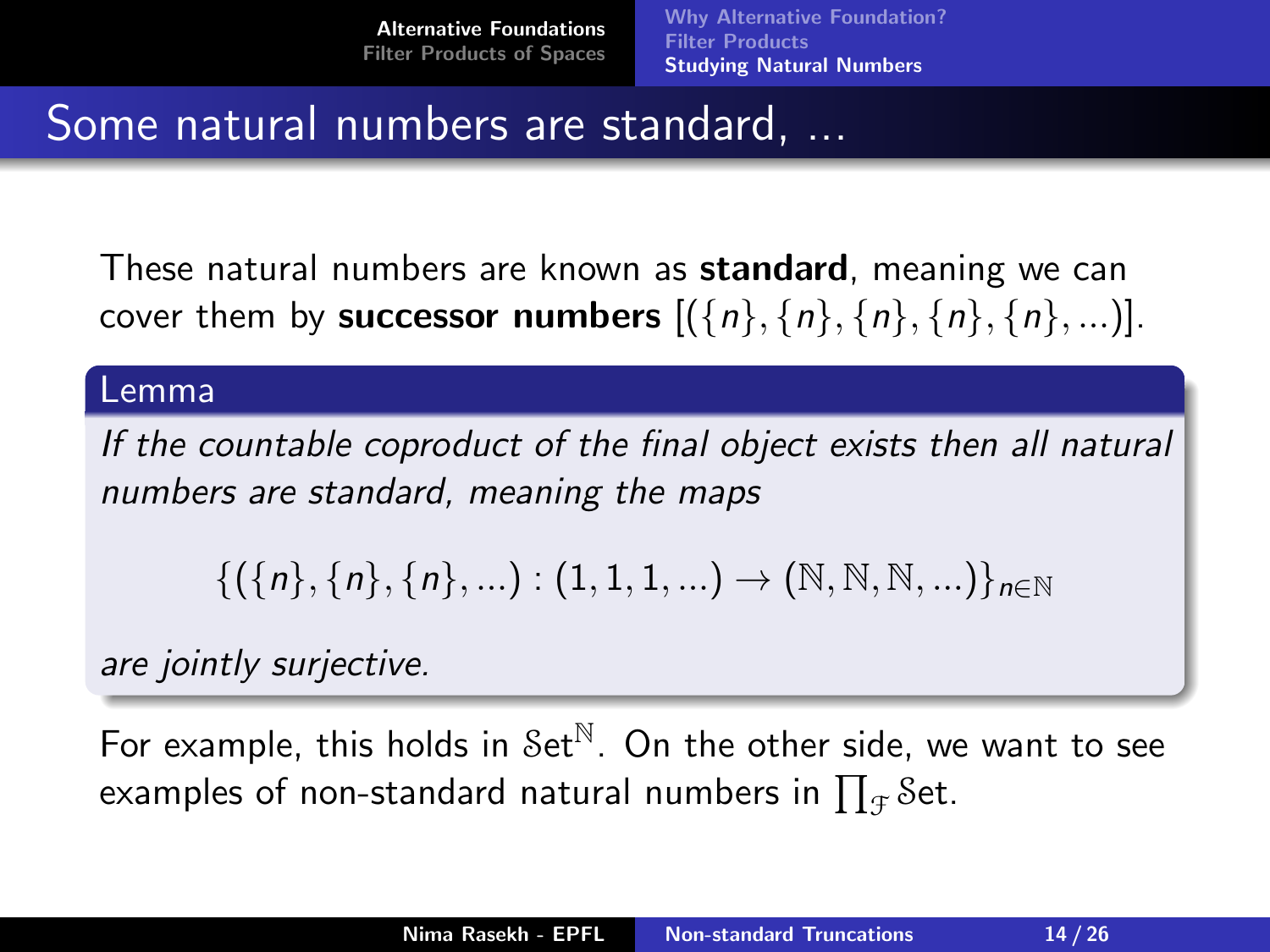[Why Alternative Foundation?](#page-3-0) **[Filter Products](#page-5-0)** [Studying Natural Numbers](#page-11-0)

#### but some are non-standard!

The natural number  $({1}, {2}, {3}, ...)$  is not standard. Indeed we have

$$
(\{1\},\{2\},\{3\},\ldots)\cap(\{n\},\{n\},\{n\},\ldots) =
$$

$$
(\emptyset,\emptyset,\ldots,\emptyset,\{n\},\emptyset,\ldots) = (\emptyset,\emptyset,\ldots)
$$

Hence,  $({1}, {2}, {3}, ...)$  has no non-trivial intersection with any successor natural number.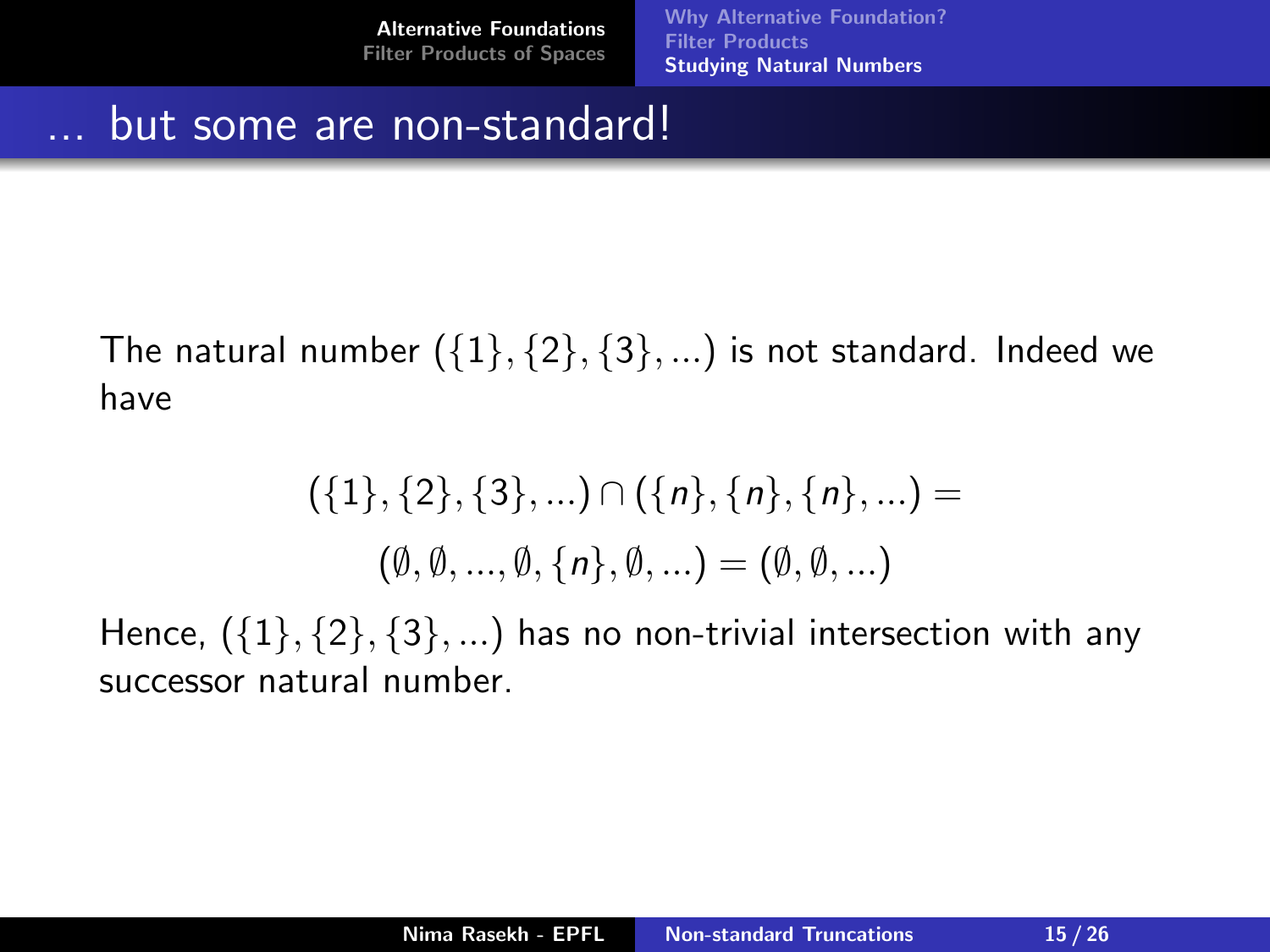[Alternative Foundations](#page-1-0) [Filter Products of Spaces](#page-18-0) [Why Alternative Foundation?](#page-3-0) [Filter Products](#page-5-0) [Studying Natural Numbers](#page-11-0)

but some are non-standard! Categorical Version!

Phrased categorically, for all  $n$  we have pullback squares

$$
\emptyset \xrightarrow[\begin{array}{c} \rdash \\ \begin{array}{ccc} \rdash \\ \begin{array}{ccc} \rdash \\ \hline \end{array} & \quad \ (1,1,...)\\ & \quad \ ( \{1\},\{2\},... )\\ & \quad \ (1,1,...)_{(\overline{\{n\}},\{n\},... )}(\mathbb{N},\mathbb{N},... ) \end{array}
$$

implying that  $({1}, {2}, {3}, ...)$  is disjoint from the standard natural numbers.

This cannot happen in  $Set^{\mathbb{N}}$ , for example.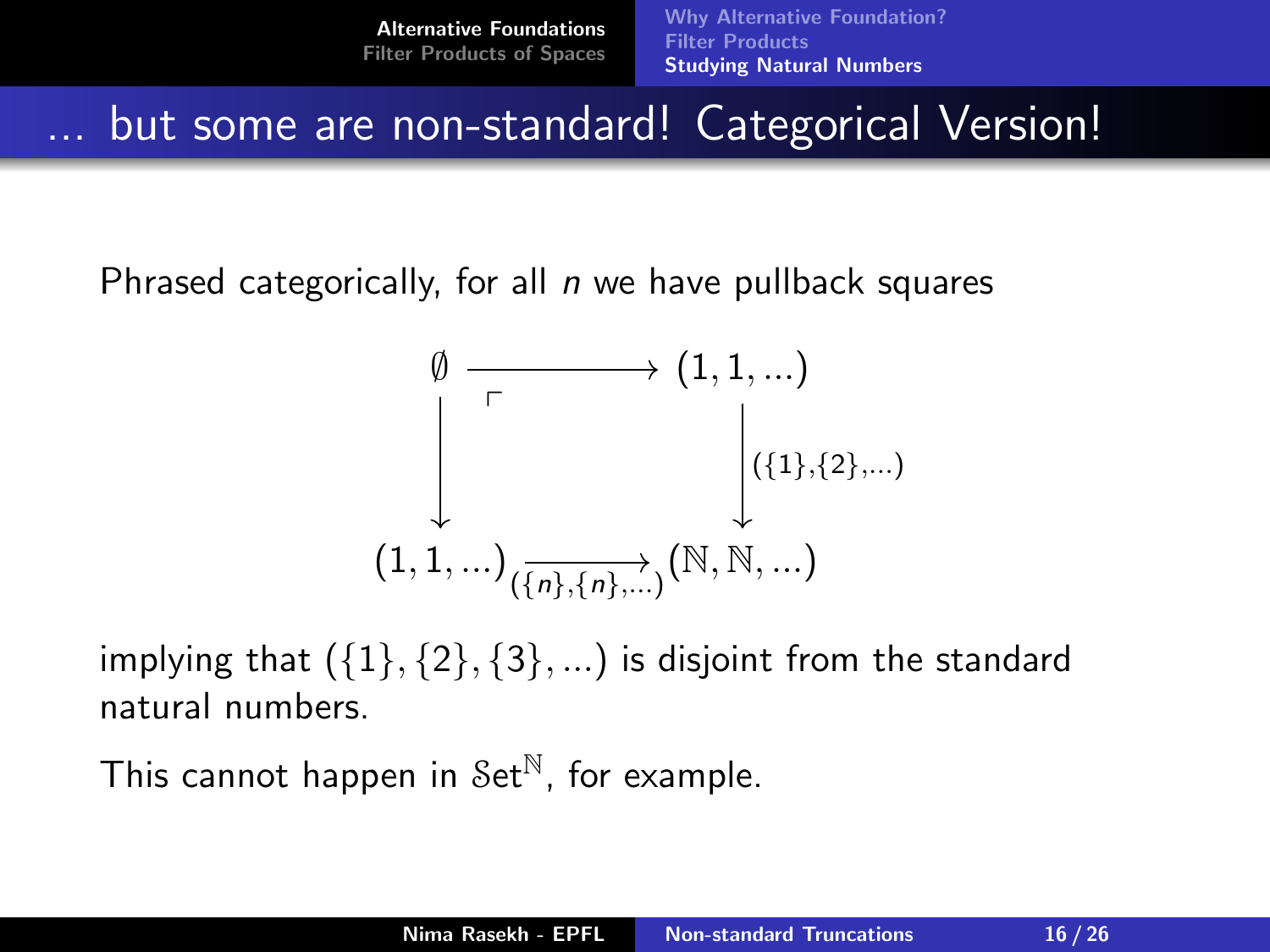[Why Alternative Foundation?](#page-3-0) [Filter Products](#page-5-0) [Studying Natural Numbers](#page-11-0)

# Some Theory: Elementary Toposes

There is a whole study of categories giving us alternative foundations to mathematics: elementary toposes. They have been studied extensively by many smart people with many interesting results.

But we are topology people, so why would we care about any of this?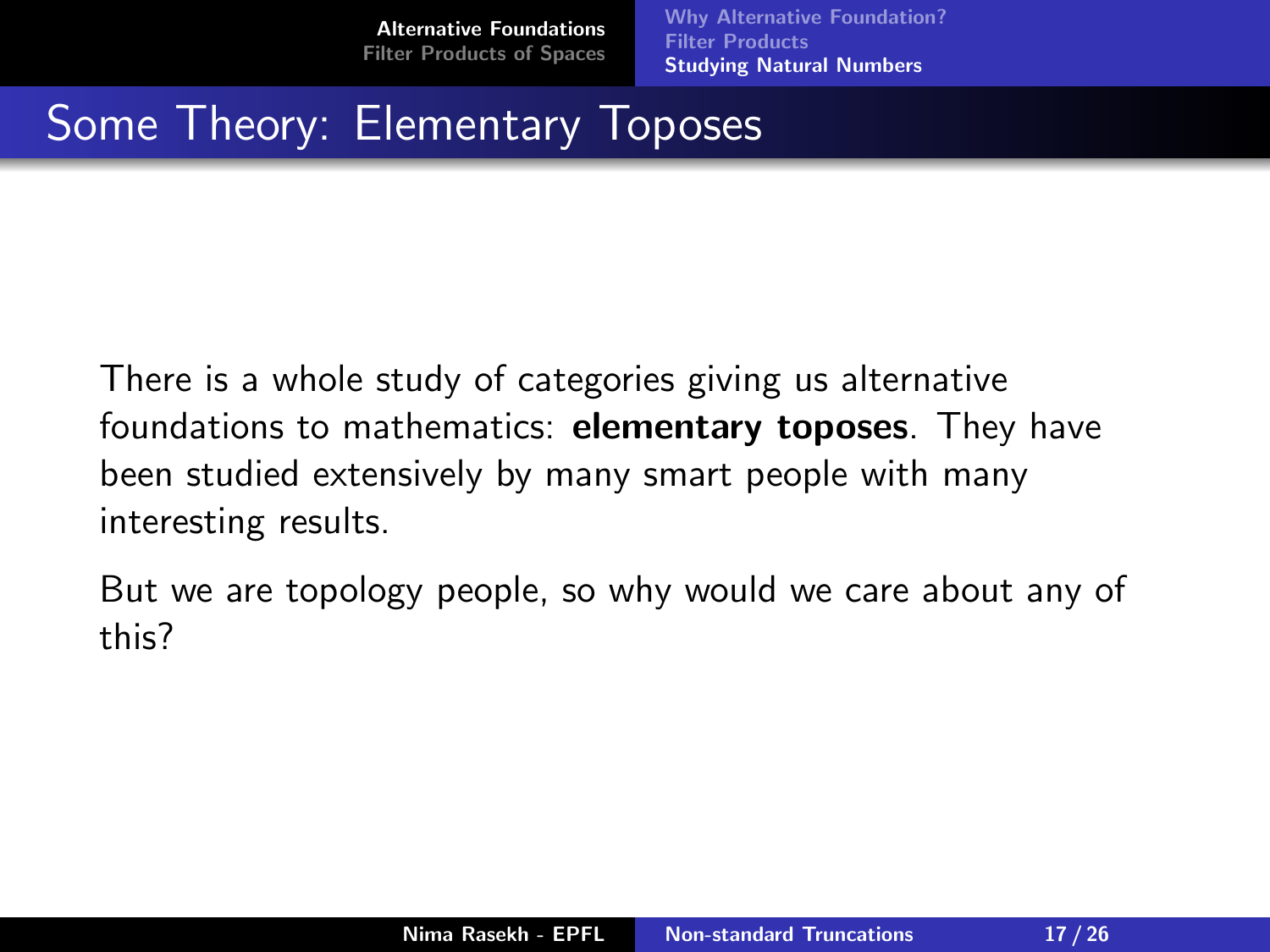# <span id="page-18-0"></span>Moving up to topology

We can generalize the definition from set theory to topology. Let  $\prod_{\mathcal{F}}$ Top be the category given as:

- **1 Objects:** indexed Kan complexes  $(X_n)_{n\in\mathbb{N}}$ .
- **2 Morphisms:** A morphism  $f: (X_n)_{n\in\mathbb{N}} \to (Y_n)_{n\in\mathbb{N}}$  are morphisms  $(f_n)_{n>N}$  that are eventually equal.
- **3 Equivalences:** In particular a morphism  $f$  is an equivalence if and only if it is eventually an equivalence.

What can we say about its homotopy theory?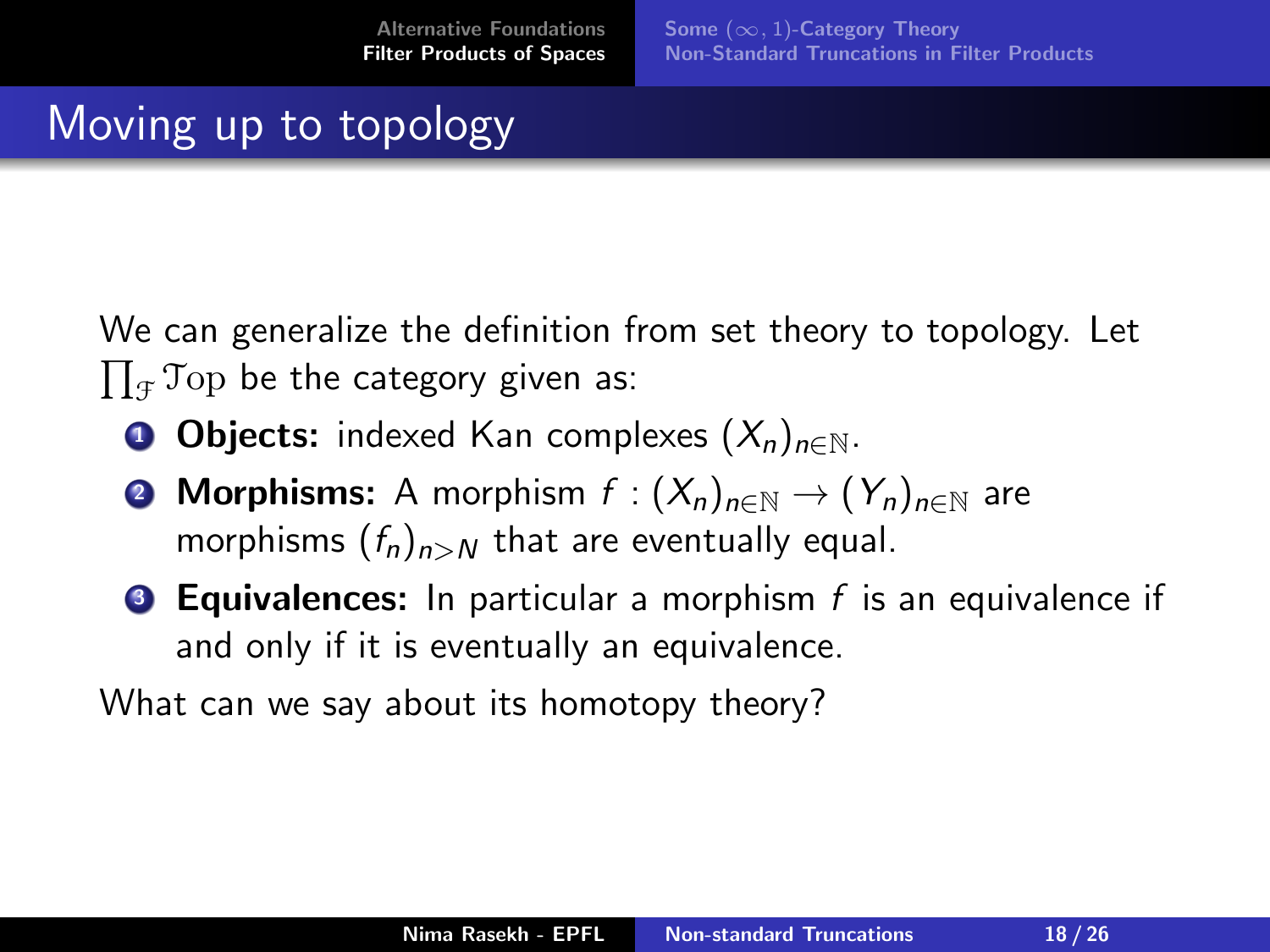### <span id="page-19-0"></span>Theoretical Interlude I

We want to think of  $Top$  as a Kan enriched category, which is a model for  $(\infty, 1)$ -categories. We will not go into too many details. Here is just a theoretical summary:

- **O** Given an  $(\infty, 1)$ -category (quasi-category, complete Segal space, Kan enriched category)  $C$  and a filter  $F$  on a set I, we can construct the filter product  $\prod_{\mathcal{F}}\mathcal{C}$  as a direct construction or filtered colimit.
- $\boldsymbol{2}$  If  ${\mathcal C}$  has finite (co)limits then so does  $\prod_{\mathcal F} {\mathcal C}$  and it is defined level-wise.
- $\textbf{3}$  If  ${\mathcal C}$  has a natural number object, then  $\prod_{\mathcal F} {\mathcal C}$  also has one defined level-wise.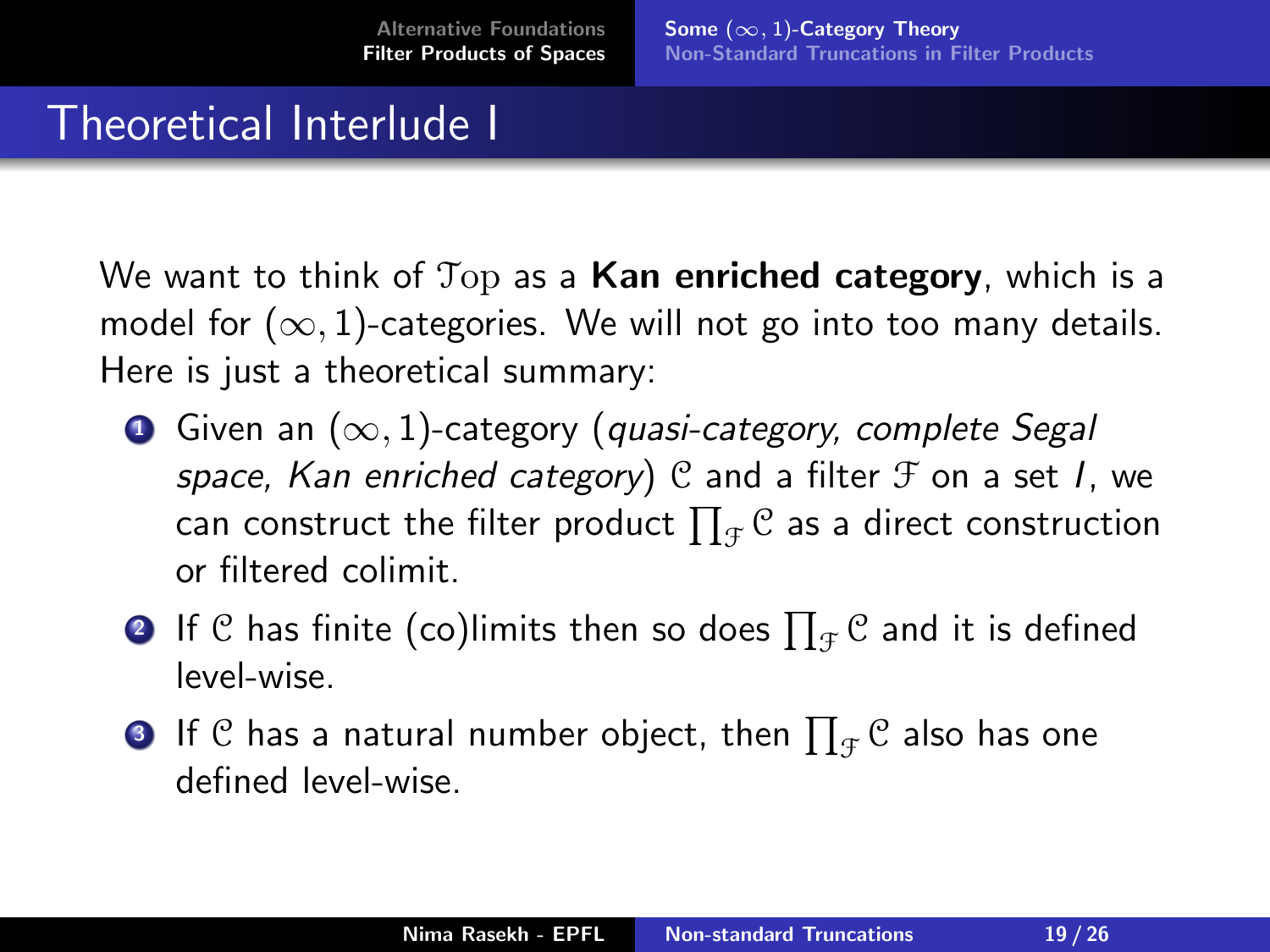Some  $(\infty, 1)$ [-Category Theory](#page-19-0) [Non-Standard Truncations in Filter Products](#page-22-0)

## Theoretical Interlude II

#### **Definition**

Given a finitely complete  $(\infty, 1)$ -category  $\mathcal C$  an object X is 0-truncated (discrete) if the diagonal  $\Delta: X \to X \times X$  is mono. The subcategory of 0-truncated objects is denoted  $\tau_0 C$ .

We have  $\tau_0$ Top  $\simeq$  Set.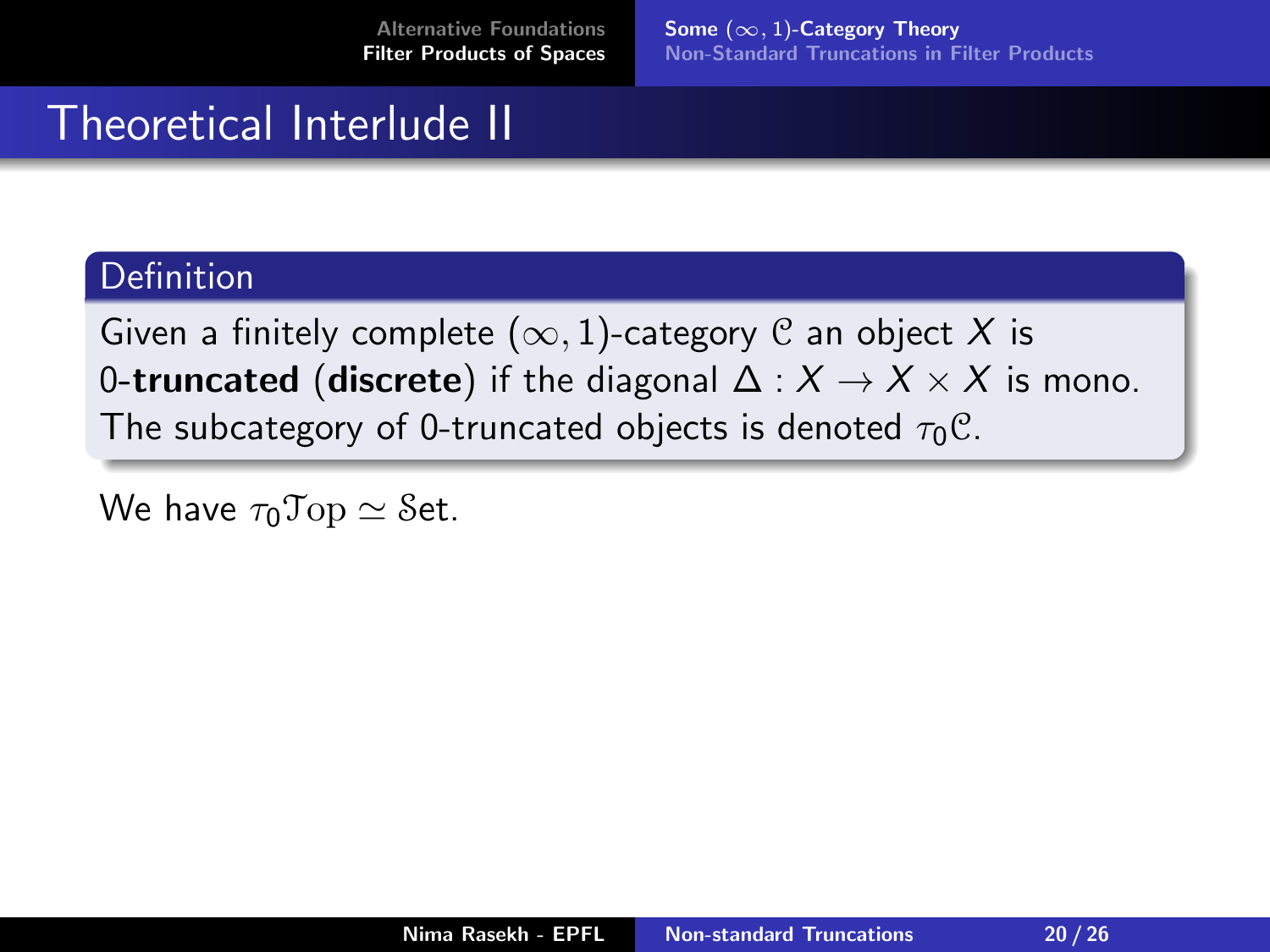Some  $(\infty, 1)$ [-Category Theory](#page-19-0) [Non-Standard Truncations in Filter Products](#page-22-0)

## Theoretical Interlude II

#### Definition

Given a finitely complete ( $\infty$ , 1)-category C an object X is 0-truncated (discrete) if the diagonal  $\Delta: X \to X \times X$  is mono. The subcategory of 0-truncated objects is denoted  $\tau_0 C$ .

We have  $\tau_0$ Top  $\simeq$  Set.

#### Lemma

We have an equivalence  $\tau_0(\prod_{\mathcal{F}}\mathcal{C})\simeq \prod_{\mathcal{F}}\tau_0\mathcal{C}$ . In particular  $\tau_0(\prod_{\mathcal{F}}\mathfrak{T}\mathrm{op})\simeq \prod_{\mathcal{F}}\mathcal{S}$ et.

Hence  $\prod_{\mathcal{F}}$ Top has a different underlying logic as Top, despite other similarities.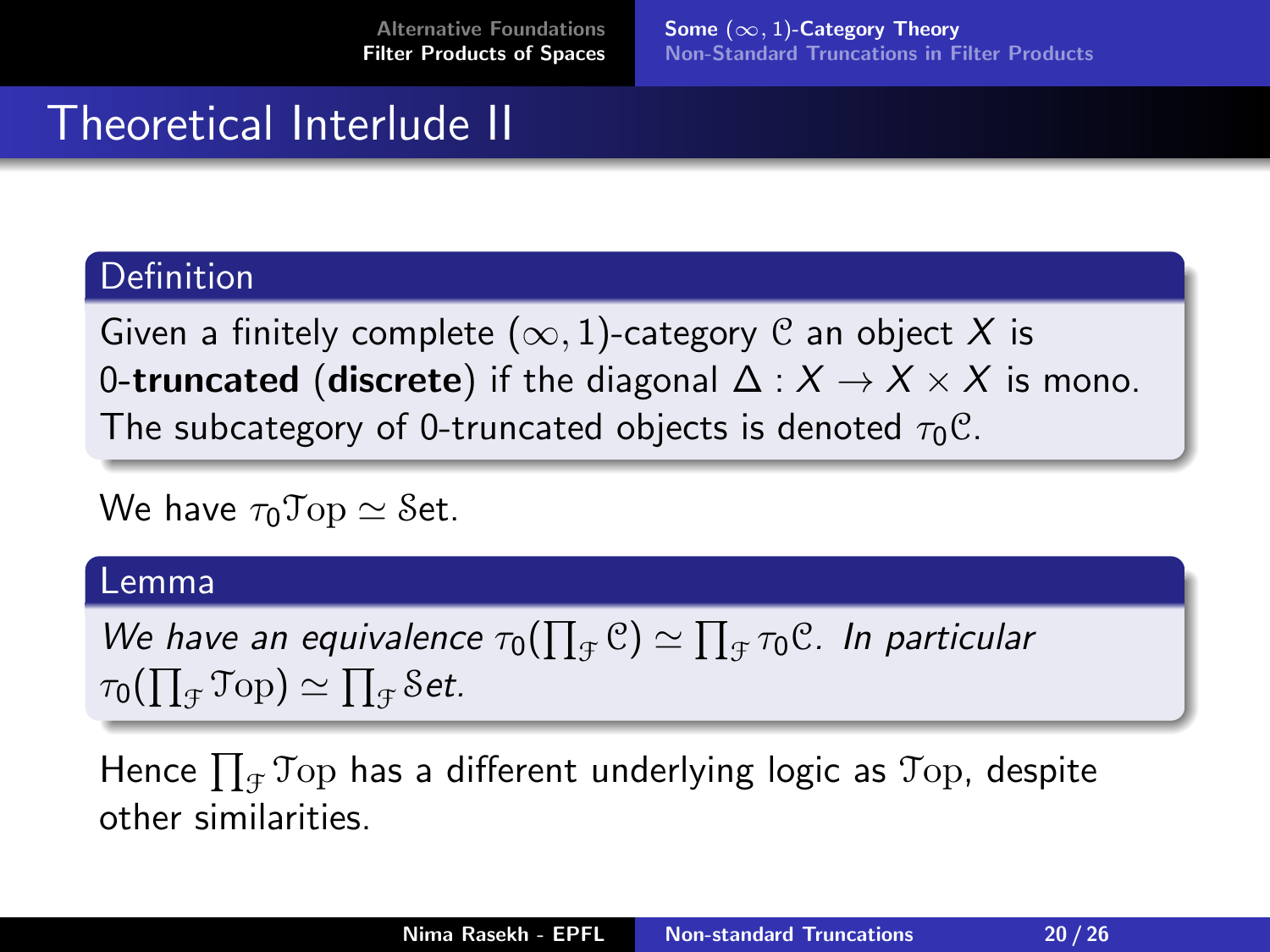# <span id="page-22-0"></span>Spheres and Truncated Objects

Hence  $\prod_{\mathcal{F}} \mathfrak{Top}$  has the same natural numbers as  $\prod_{\mathcal{F}} \mathcal{S}$ et. Fix a natural number  $\{a_n\} = [(\{a_1\}, \{a_2\}, \ldots)].$ 

- Define the sphere  $S^{(\{a_n\})} = (S^{a_1}, S^{a_2}, ...)$ .
- For a given space  $X = (X_1, X_2, ...)$ , we say X is  $(a_n)$ -truncated if the induced map

$$
X\to X^{S^{(a_n+1)}}
$$

is an equivalence in  $\prod_{\mathcal{F}}\mathfrak{Top}.$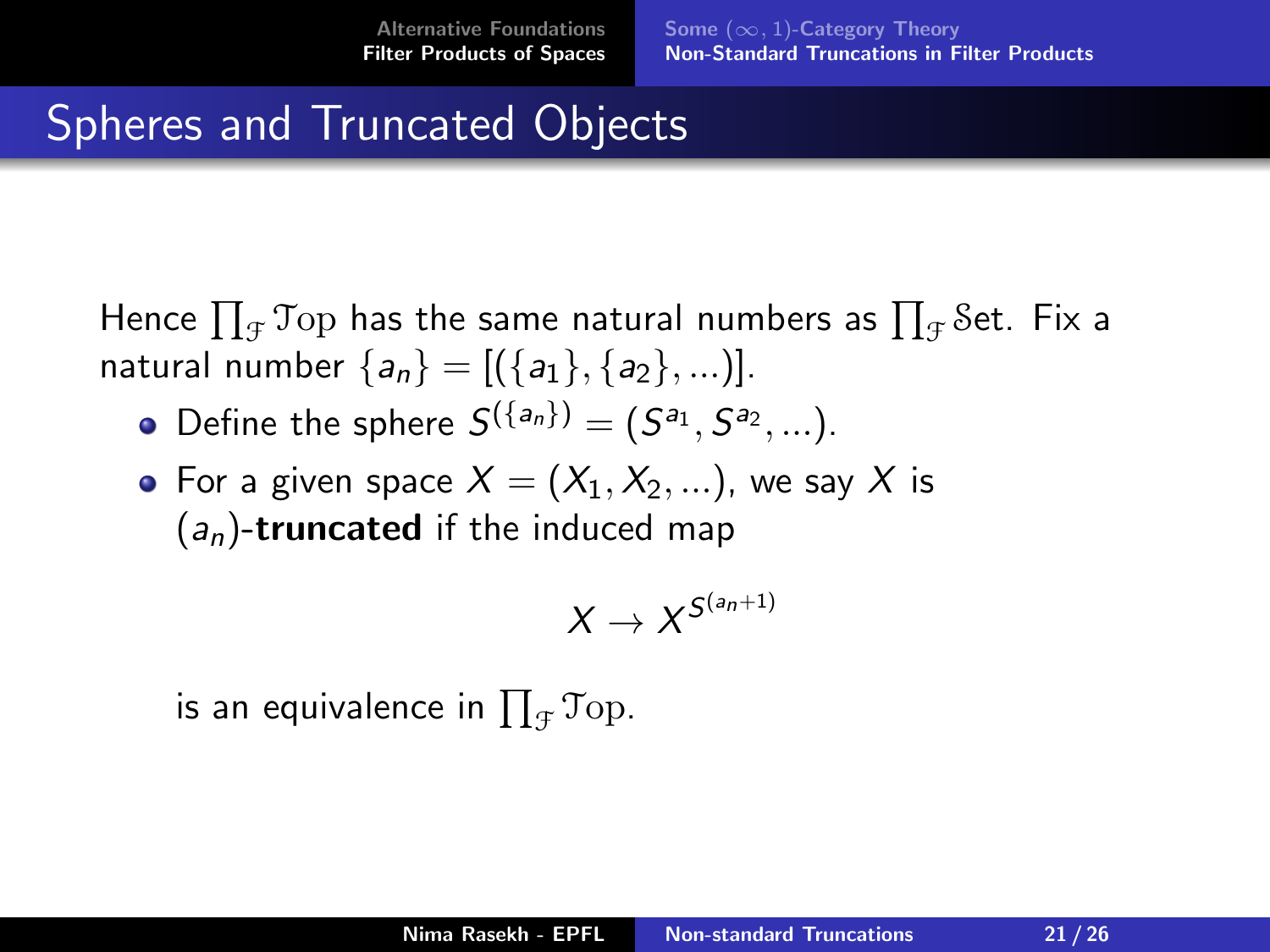### Internal vs. External Truncations: Some agree...

Here is a basic result about 0-truncated objects.

#### Lemma

An object  $X$  in  $C$  in 0-truncated if and only if for all objects  $Y$ , the mapping space  $\text{Map}(Y, X)$  is 0-truncated (equivalent to a set).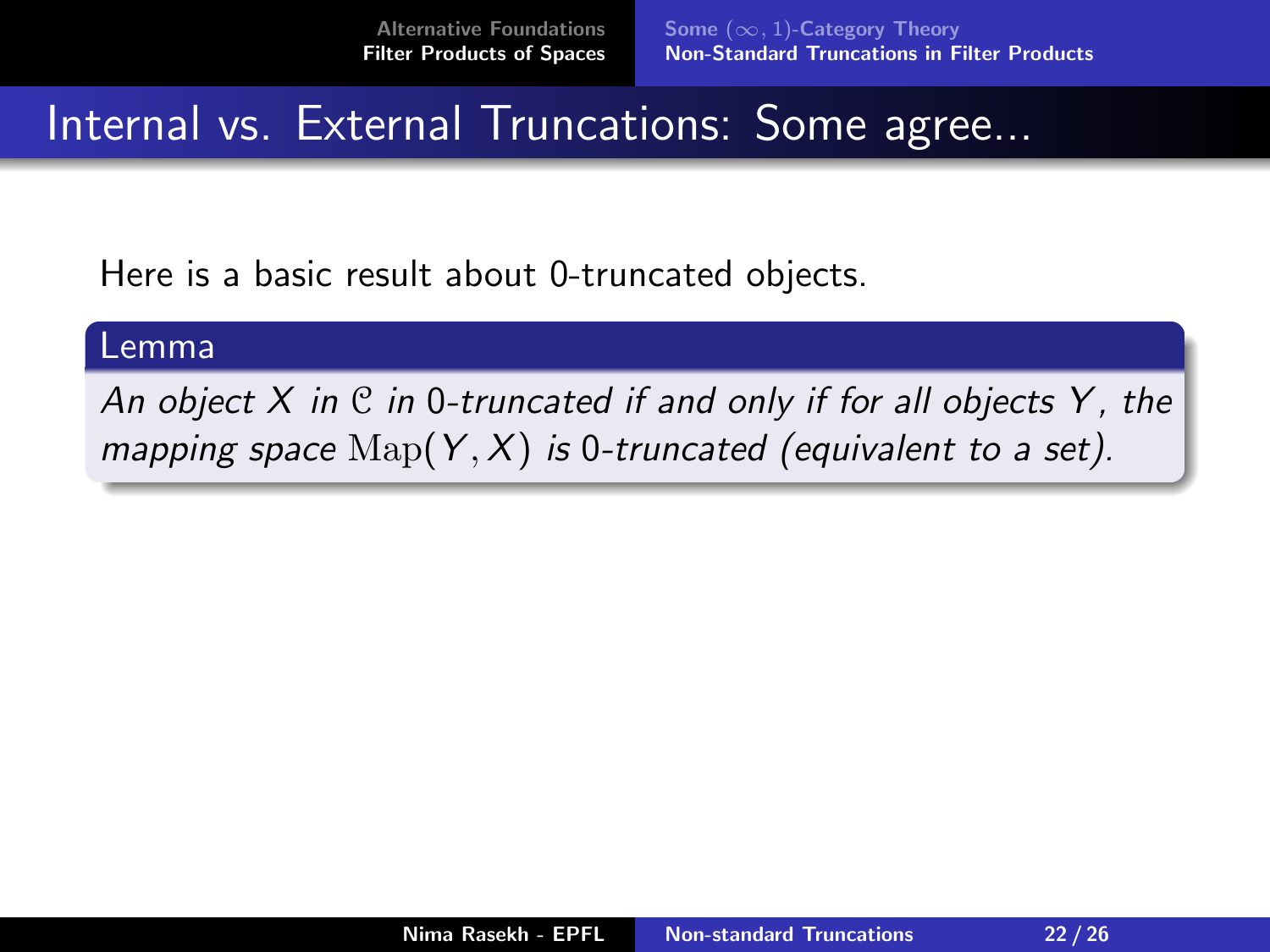### Internal vs. External Truncations: Some agree...

Here is a basic result about 0-truncated objects.

#### Lemma

An object X in  $\mathfrak C$  in 0-truncated if and only if for all objects Y, the mapping space  $\text{Map}(Y, X)$  is 0-truncated (equivalent to a set).

This generalizes to *n*-truncations and applied to  $\prod_{\mathcal{F}}\mathfrak{Top}$  gives us

#### Lemma

Assume  $(a_1, a_2, \ldots)$  is eventually equal to L. Then an object X in  $\prod_{\mathcal{F}}$ Top is (a<sub>n</sub>)-truncated if and only if the mapping space  $\mathrm{Map}(-, X)$  is L-truncated.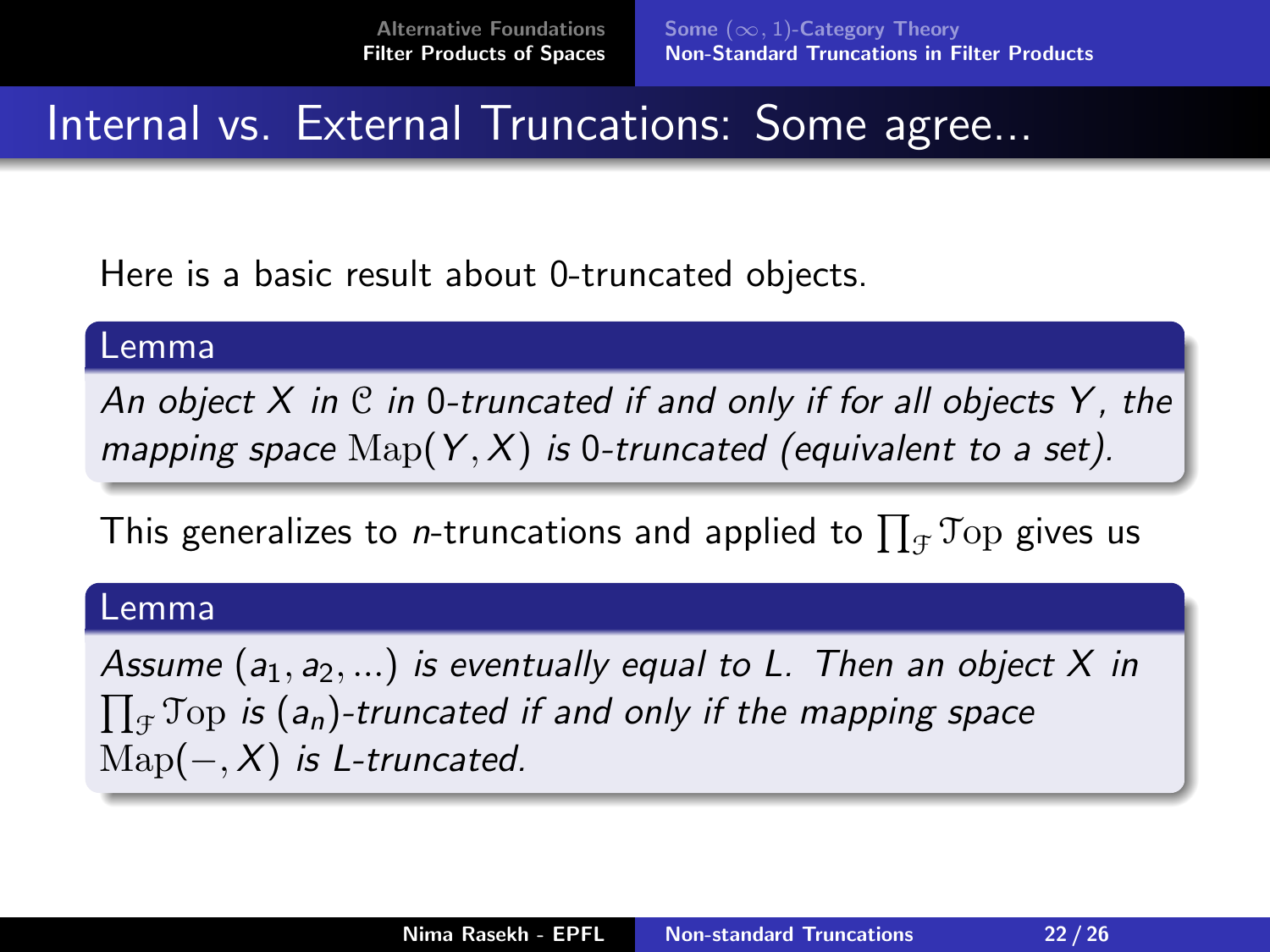#### and some not!

On the other hand the natural number  $(1, 2, 3, \ldots)$  is non-standard. So we cannot express

"
$$
X
$$
 is  $(1, 2, 3, ...)$ -truncated'

via  $\text{Map}(-, X)$  in spaces.

Similarly, we can use natural numbers to define homotopy groups, so we have additional homotopy groups in this category.

This cannot happen if the category has infinite coproducts and warrants further study!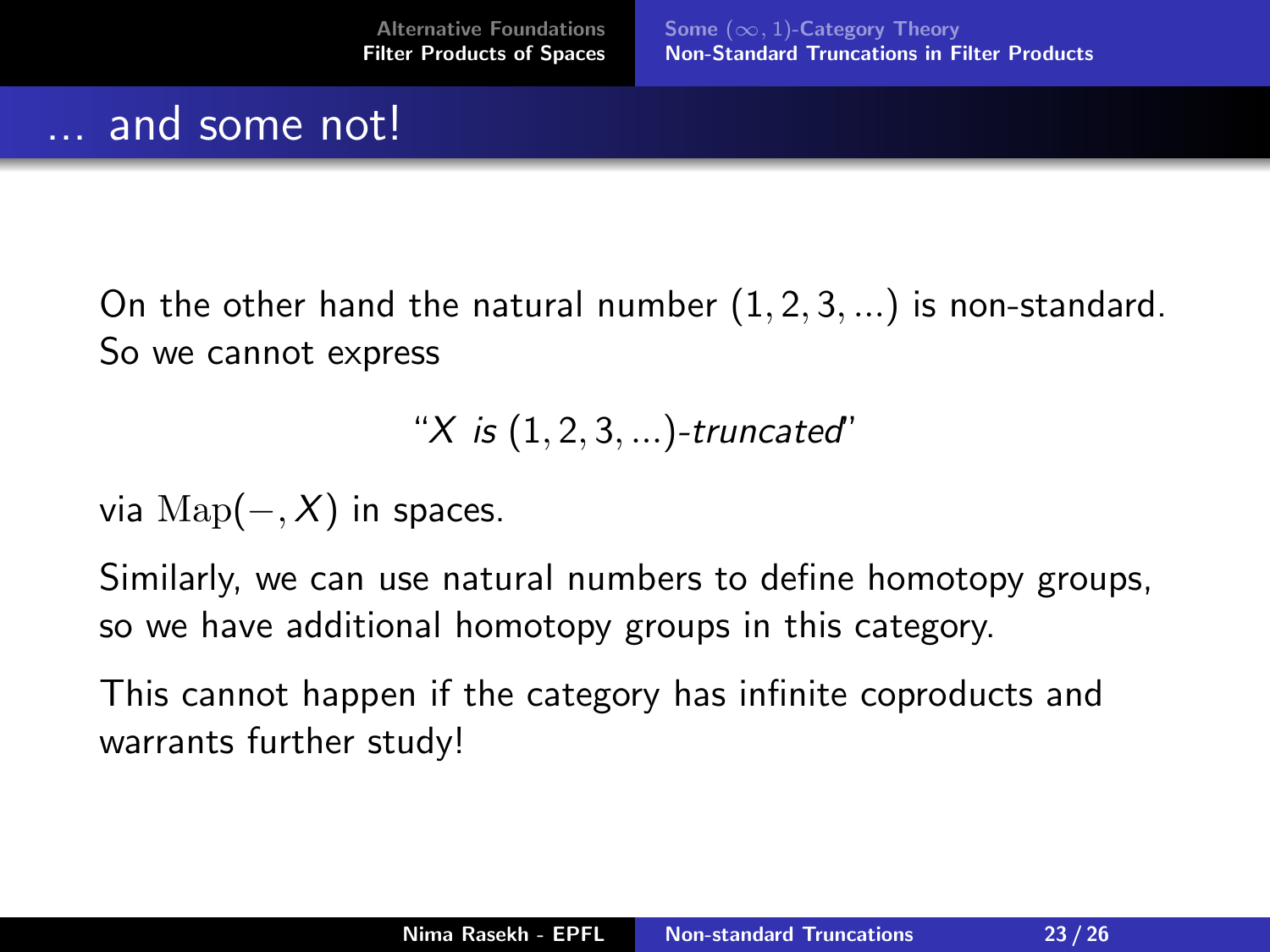# Upshot

- **1** Topology is great and has been able to prove many interesting results.
- **2** However, the current work has restricted itself to a certain kind of foundations.
- **3** This leaves us with the question what else is out there? The filter product is one example, but clearly we expect more.
- **4** This general effort is known as **synthetic algebraic topology** in homotopy type theory or elementary higher topos theory.
- **•** There is much work left! We are barely in the 50s!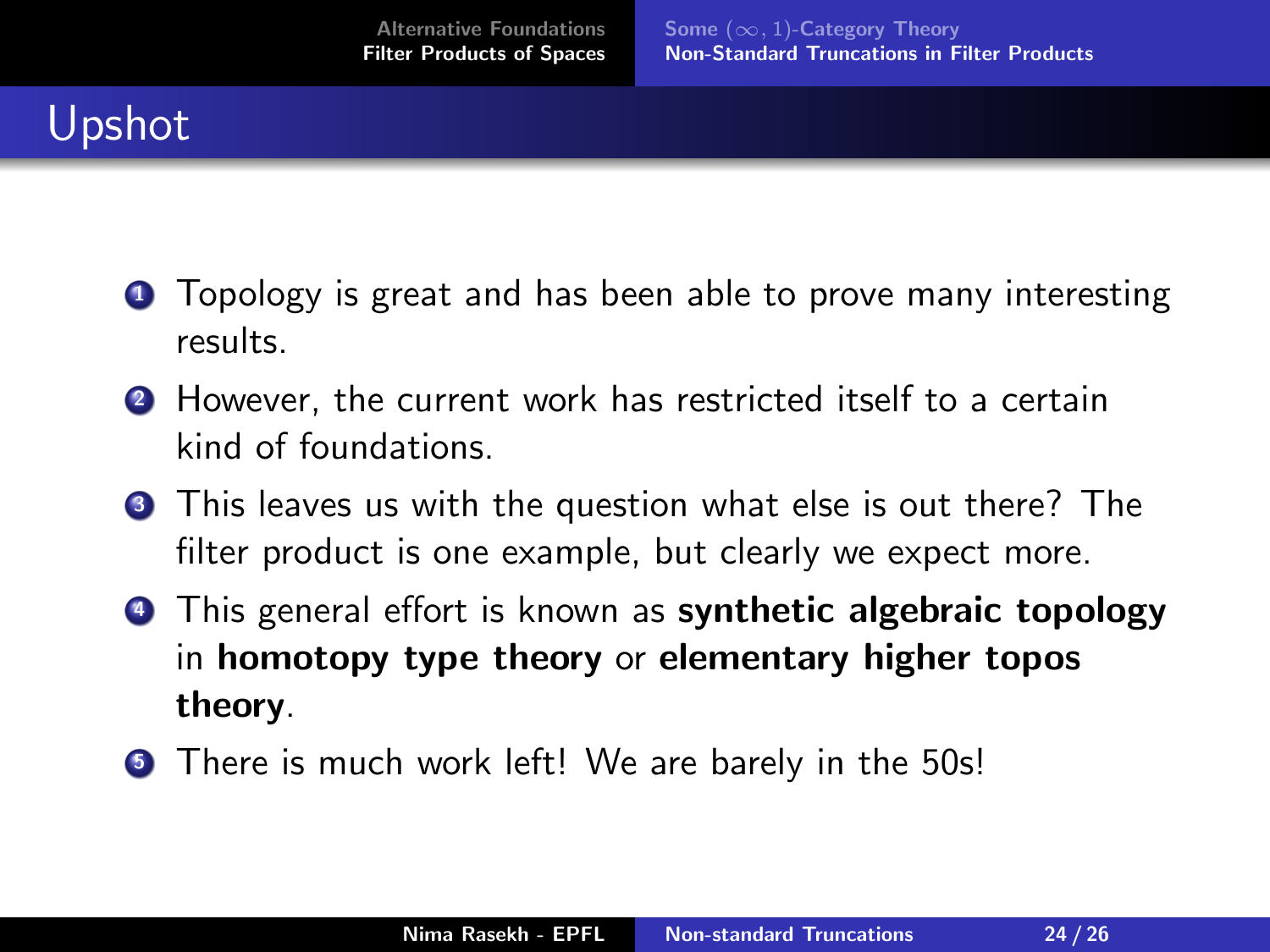# Where do we go from here?

Focusing on filter products again:

- **1** Can we compute these new homotopy groups?
- **2** Can we use them to say anything meaningful about the standard homotopy groups?
- **3** How about further homotopy theory? For example what is an appropriate notion of spectra?
- <sup>4</sup> What implication does this have for operads and algebraic structure?

Our first step is to show that filter product  $(\infty, 1)$ -categories have induced model structures.